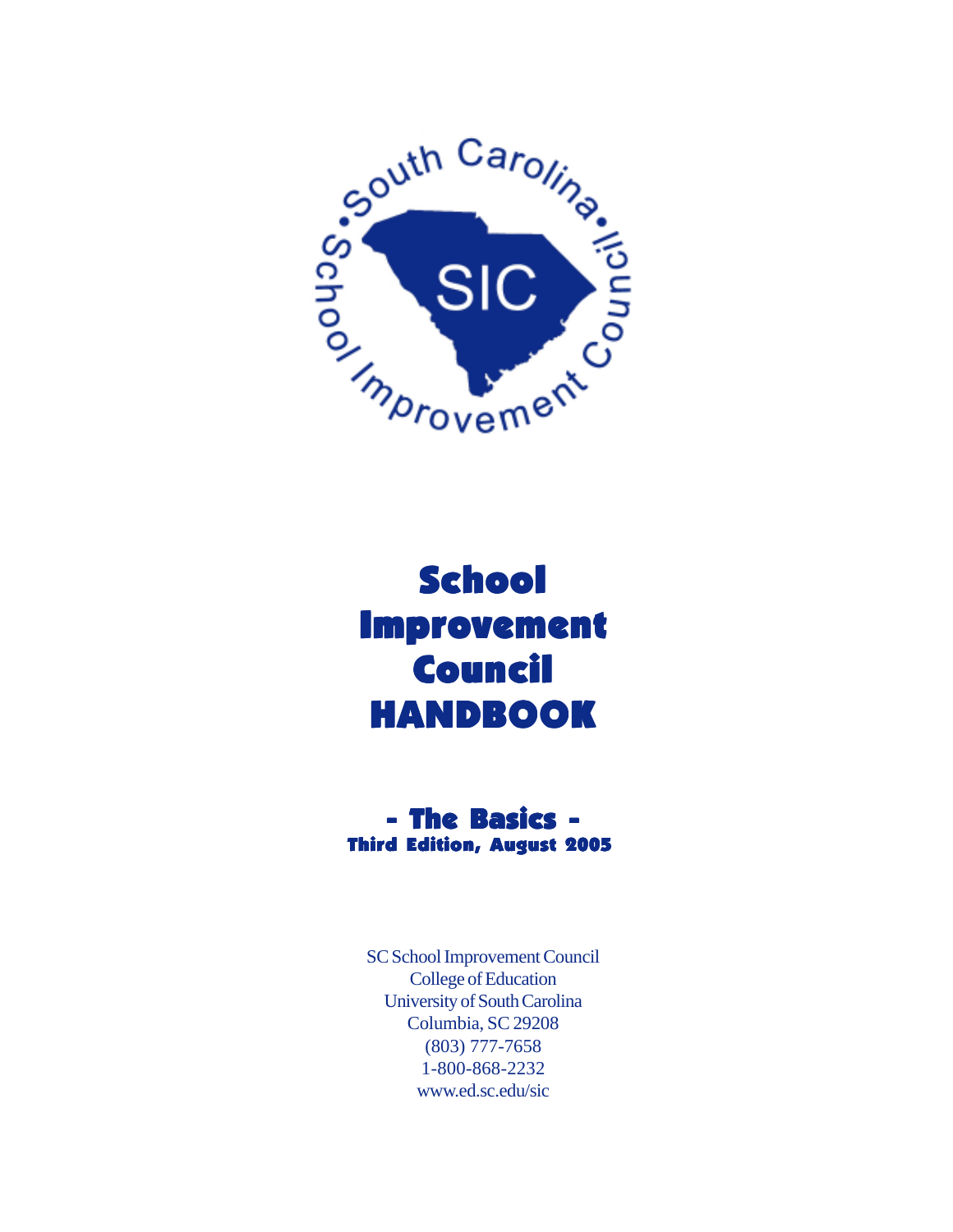

Written by Jean M. Norman, Ed.D. Edited by Cassie Barber

Published by SC School Improvement Council, College of Education, University of South Carolina. *Third Edition, August 2005.*

All materials in this publication may be reproduced for use by SC School Improvement Councils, school and district personnel, and citizens interested in school improvement. Any other use requires written permission from SC-SIC.

# **About SC-SIC**

SC School Improvement Council (SC-SIC) provides training and services to more than 16,500 parents, teachers, students, and community members serving on South Carolina's School Improvement Councils. Located in the College of Education at the University of South Carolina, SC-SIC sponsors regional and state training events. A newsletter is distributed regularly throughout the year to all SIC members. In collaboration with SC ETV, SC-SIC uses technology to maintain timely communications with SIC members, such as video updates on current topics, a "Basics" video, and the SC-SIC website. A toll-free telephone line is available for all members to receive assistance, and request materials, services, and training. Priority assistance is provided for schools receiving an "unsatisfactory" rating on their school report card.

> SC School Improvement Council College of Education University of South Carolina Columbia, SC 29208 (803) 777-7658 1-800-868-2232 www.ed.sc.edu/sic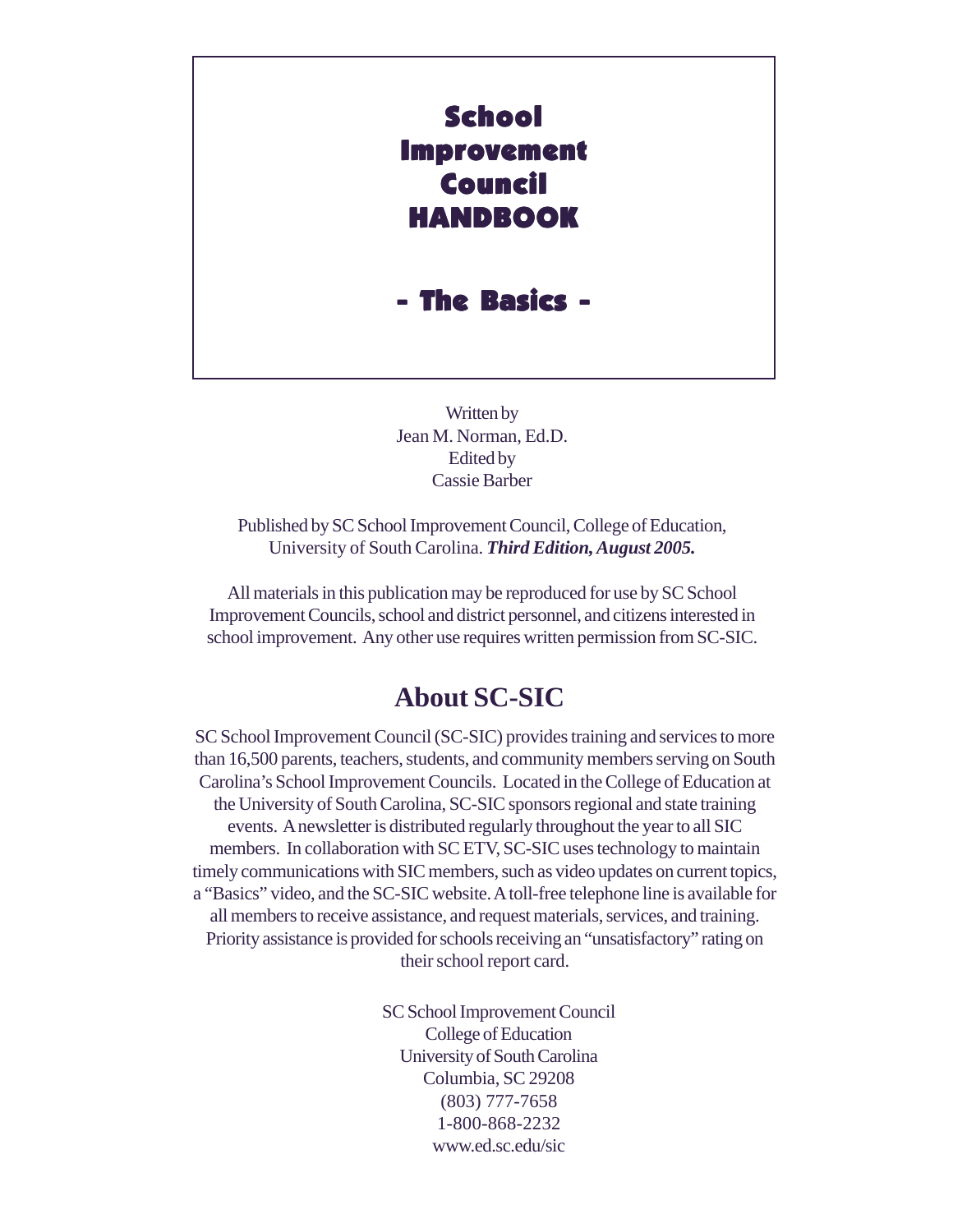

# **....Table of Contents....**

| History of South Carolina<br>School Improvement Councils 1 |
|------------------------------------------------------------|
| Roles and Responsibilities 3                               |
|                                                            |
|                                                            |
| Characteristics of Effective SICs 15                       |
| Self-Assessment Profile 18                                 |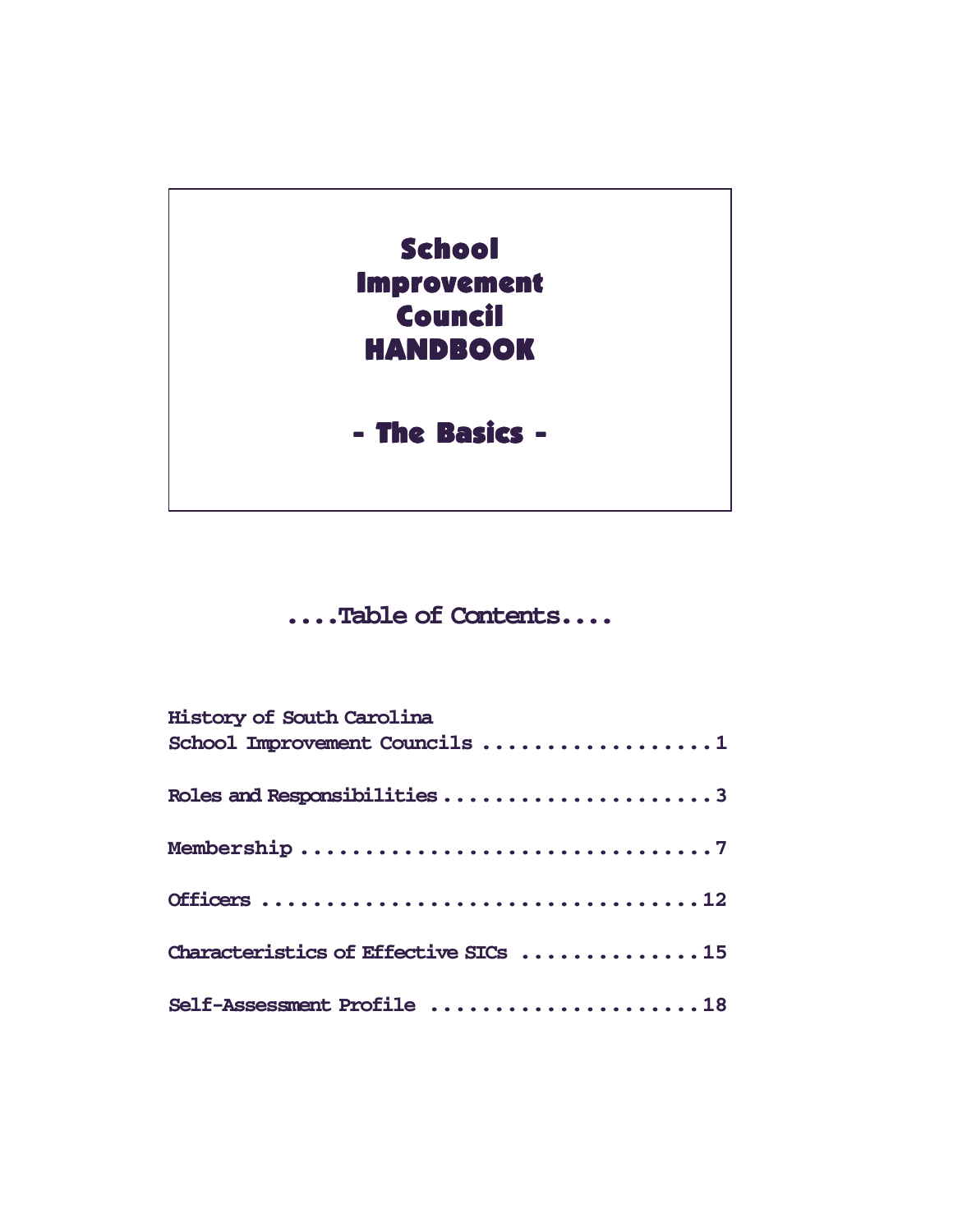# **History of South Carolina School Improvement Councils**

South Carolina initiated School Improvement Councils through legislation as a means of assuring the influential voice of parents and community members in the education of their children. Over more than 20 years, the SC General Assembly has passed four pieces of legislation that established the councils, and subsequently expanded and extended their role and responsibilities for planning, monitoring, and evaluating improvement at the school level. The education accountability process has recently increased the influence and responsibilities of councils.

Four pieces of legislation have affected the composition of School Improvement Councils, their role and responsibilities, and the growing importance of the councils in South Carolina's education improvement efforts.

- *1977* The Education Finance Act (EFA) was passed to create a structure and formula for state financed education in South Carolina. To ensure local awareness and review of how the state funds were spent, each local school board was directed to establish a School Advisory Council at each school composed of parents, teachers, community members, and students (in schools with grades 9-12). The assigned responsibility was to advise the principal.
- *1984* The Education Improvement Act (EIA) amended the EFA to outline a series of specific programs or actions to be achieved by the SC Department of Education, local districts, and schools. To pay for these new programs, the funding came from a penny sales tax to be dedicated every year to funding innovation and improvements in the state's education system.

The EIA changed the name of the School Advisory Councils to School Improvement Councils. Responsibilities were specified and their role in the improvement process was based on effective schools research. Their responsibilities included assisting in a newly created three-year planning process, assisting in the monitoring and evaluation of the annual improvements, assisting the principal in writing a summary report to the parents about the school's annual improvement progress, and advising on the spending of incentive award funds.

*"America's future will be determined by the home and the school. The child becomes largely what it is taught; hence we must watch what we teach it, and how we live before it." –Jane Addams*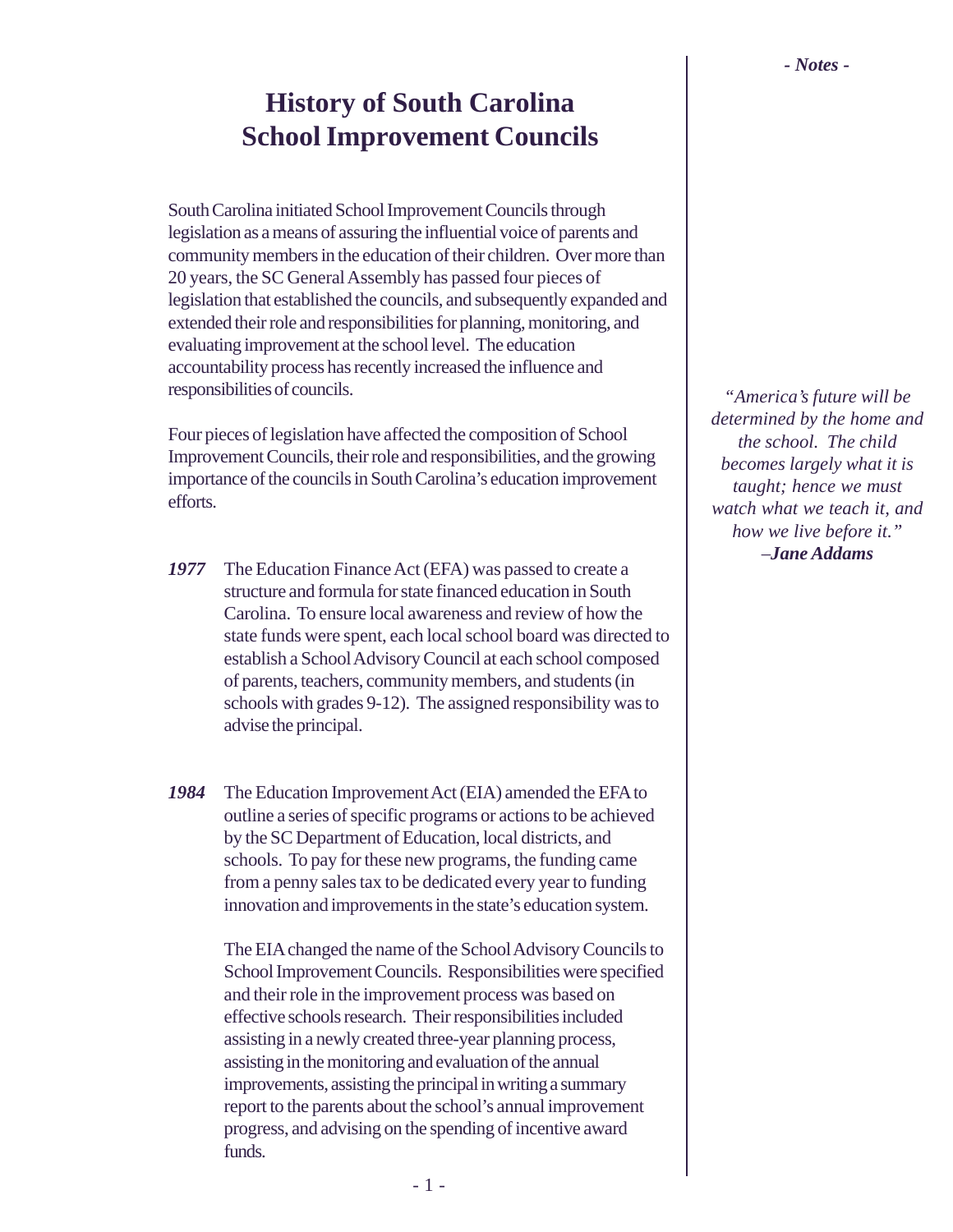*"Our progress as a nation can be no swifter than our progress in education." –John Fitzgerald Kennedy* *1993* The Early Childhood Development and Academic Assistance Act (Act 135) amended the EFA by altering the funding formula to account for the effects of poverty on children, and directed that funding be spent on timely academic assistance, family literacy programs, parent involvement initiatives, and innovative teaching methods and organization. A five-year strategic planning process was required for schools and districts to achieve the goal of improved student achievement.

> School Improvement Council (SIC) responsibilities were expanded. SICs were directed to be active participants in the five-year strategic planning process and in writing annual updates of the plan. They were also required to assist in the monitoring and evaluation of innovations and improvements. In addition, councils assumed the responsibility of writing the summary report to the parents and community about the progress made to achieve the goals and objectives of the school and district. The council would advise on the spending of incentive funds should the school receive an award. (Incentive awards are subject to the availability of funding from the General Assembly.)

*1998* The Education Accountability Act (EAA) established a system of curriculum standards, measured by a state test, and reported by a report card which rated the schools and districts. Each district was required to create an accountability system that would be included in the district strategic plan. A system of awards and consequences were also outlined. The Education Oversight Committee (EOC), composed of business, education, and legislative representatives, was established to review the accountability process.

> School Improvement Council responsibilities were expanded to include writing the narrative on the school report card in conjunction with the principal. If a school were to be rated unsatisfactory, the council would participate in writing a revision of the school improvement plan outlining how the school would better improve student achievement.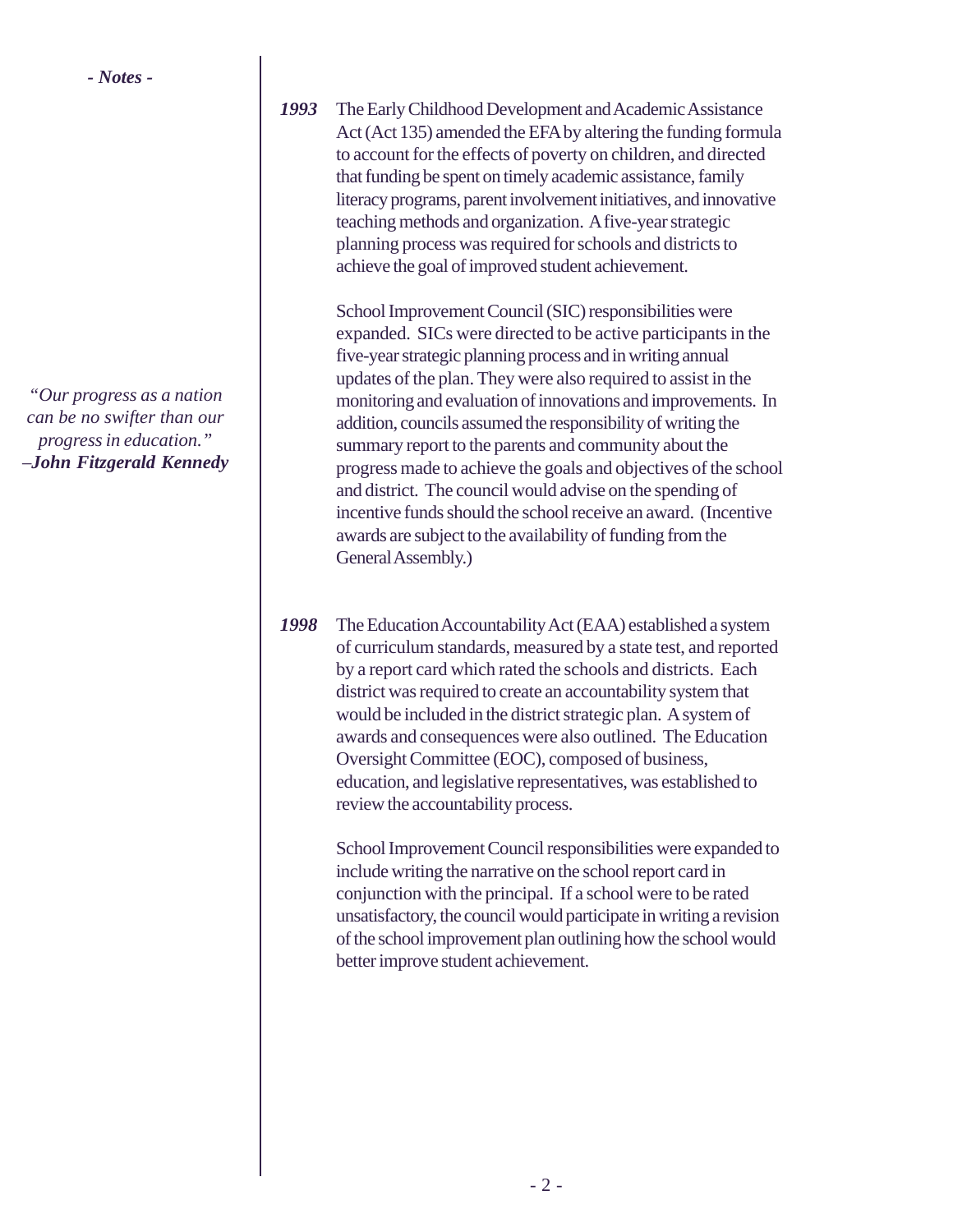# **School Improvement Council** *- Notes -* **Roles and Responsibilities**

Each School Improvement Council (SIC) member needs to have an understanding of the role of the SIC and the specific responsibilities the SIC is required to fulfill by state law. New members need a period of orientation to learn this information and should expect the principal and/ or the district to provide appropriate training to help them. SC School Improvement Council (SC-SIC) provides training materials and services to all SIC members. Call the toll free telephone number or access the Web site (see title page) for more information. This publication is an example of the services provided by SC-SIC.

#### **PARTICIPATE in the development of the five-year school improvement plan. (Act 135)**

Each school is required to have a school improvement plan (also known as the school renewal plan) that contains strategies or goals to improve student achievement in a five-year period. The plan is reviewed and revised every year.

The school district may establish the planning process to be used by the schools, create the timetable for it to be completed, and provide resources to the school to facilitate the planning process and the writing of the plan. Act 135 requires SICs to be "active participants" in the planning process.

#### *How can the SIC participate in planning?*

- The SIC acts as the core of the planning team and others are added to ensure a broad representation of the school community, enlarging the group up to 25 or 30 members. The SIC is involved in all stages of the development of the plan using this method.
- The district may require that a specially organized planning team be named for each school. Selected SIC members serve as representatives on the planning team and act as a liaison for information sharing with the full SIC on all stages of the planning process.
- A broad-based team develops the strategies for improvement as the initial stage of the planning. In this design, the SIC members serve as representatives on action teams for each strategy to plan the specific steps to be accomplished for each year of the five years.

*"Service to others is the rent which you pay for your room here on earth." –Muhammed Ali*

*"The quality of a person's life is in direct proportion to their commitment to excellence, regardless of their chosen field of endeavor." –Vince Lombardi*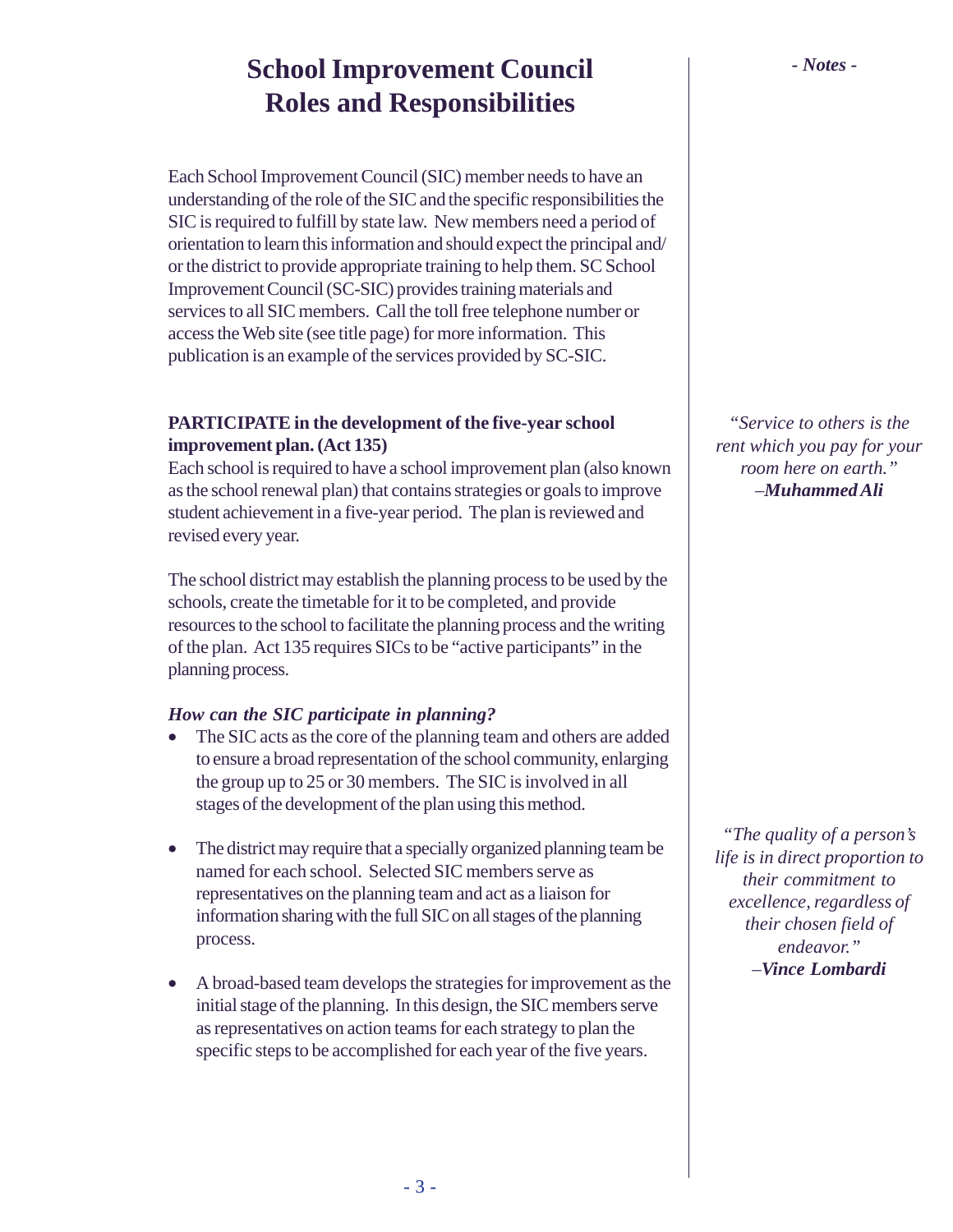*"As long as you're going to be thinking anyway, think big." –Donald Trump*

• A combination of the two previous designs might be used. A large broad-based planning team is named, selected SIC members act as representatives on the planning team, and all of the SIC members have an opportunity to participate on one of the action teams to develop specific actions to implement the plan.

NOTE: The district may choose to substitute the SACS (Southern Association of Colleges and Schools) plan for the Act 135 five-year plan. The SIC participates in the planning process in the same way.

#### **ASSIST in implementing the plan and evaluating the outcomes. (Act 135)**

Once every five years council members are involved in planning; most council members spend time on the implementation of the plan strategies. A main function of the SIC is to gather information about the actions taking place and the progress on achieving the goals. A major portion of the monthly meetings will be spent reporting the information.

#### *How can the SIC monitor implementation?*

- The school improvement plan can be monitored solely by SIC members if the Council is large enough (at least fifteen members). Plans often have three to seven strategies. For example, a strategy for improving reading, or one for improving parent involvement, or one for Healthy Schools would require a committee for each strategy. The number of SIC members on each committee will vary according to the work of the strategy.
- Each SIC member chairs or co-chairs a committee that monitors implementation of one strategy of the plan. Members for the committee may be recruited from among parents, teachers, students, and community members interested in and committed to working on a particular strategy of the plan, but not serving on the SIC. The number of people on the committee will vary according to the amount of actions to be monitored.
- The SIC as a whole reviews information from the administration and faculty committees, forming subcommittees as needed to gather the information about the strategy's implementation.
- The faculty may be organized into implementation teams. Each SIC member chooses to become active with one of the faculty teams by attending their meetings, communicating with the chair of the team about progress, and reporting the progress to the whole SIC.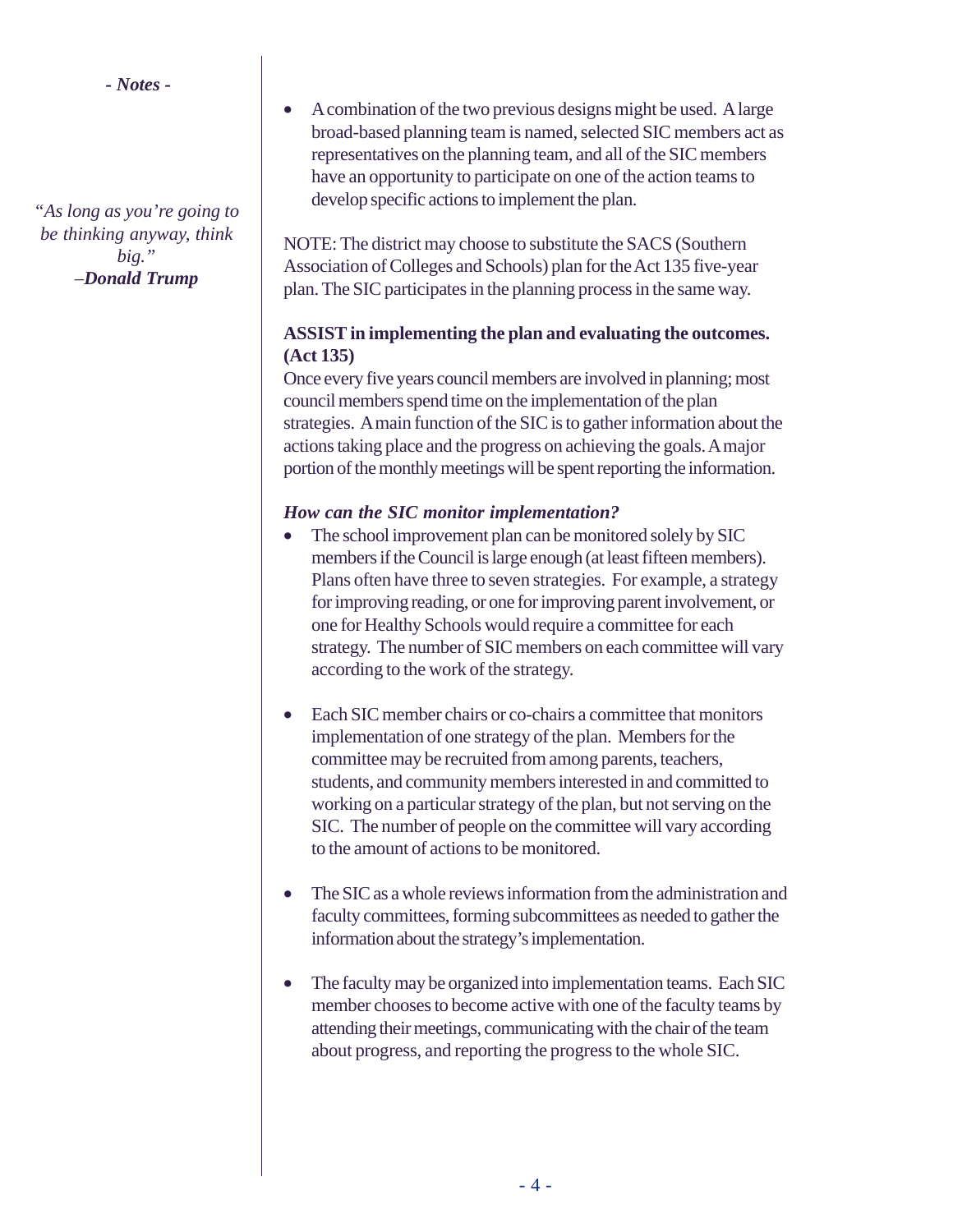The number of SIC members and the number of improvement plan strategies will affect how the membership is divided up to do this function of the SIC. No matter how the SIC organizes itself, it is important to create some structure to focus the SIC's attention on the monitoring function and share the workload. When every SIC member has an assigned job and responsibility, the result is an effective SIC.

#### **ASSIST in the writing of the annual updates. (Act 135)**

At the end of each year, information about how well each strategy of the school improvement plan was implemented must be compiled, analyzed, and evaluated by the school administration and SIC. The information is written into a report called an annual update and submitted to the district. Each district sets their own deadline for this update.

Each strategy committee will be able to make a contribution to the development of the annual update based on the implementation information collected. During the year the SIC may have created and distributed surveys to parents, interviewed teachers, and/or observed programs to gather information about progress being made on the plan. All of this information will contribute to the writing of a useful document that will provide the basis for the next year's actions.

#### **ADVISE on the spending of incentive funds if the school receives an award. (EIA, Act 135, EAA)**

Incentive funds are awarded to schools based on the rating the school receives on the School Report Card. The award categories are Gold and Silver, and may include a cash award if funds have been allocated by the SC General Assembly for this purpose. The SIC represents the many groups interested in the school and can provide informed input about how the money could be spent to implement the improvement plan better or faster. The signature of the SIC Chair on the budget submission form verifies the participation of the SIC to the SC Department of Education.

#### **WRITE the Report to the Parents about the progress of the school and district to achieve the goals and objectives of the strategic plan. (Act 135)**

The SIC is charged with the responsibility of preparing a report to the parents of the school about the progress being made to achieve improvements by April 30 of each year.

*"Education, then, beyond all other devices of human origin, is the great equalizer of the conditions of men, — the balancewheel of the social machinery." – Horace Mann*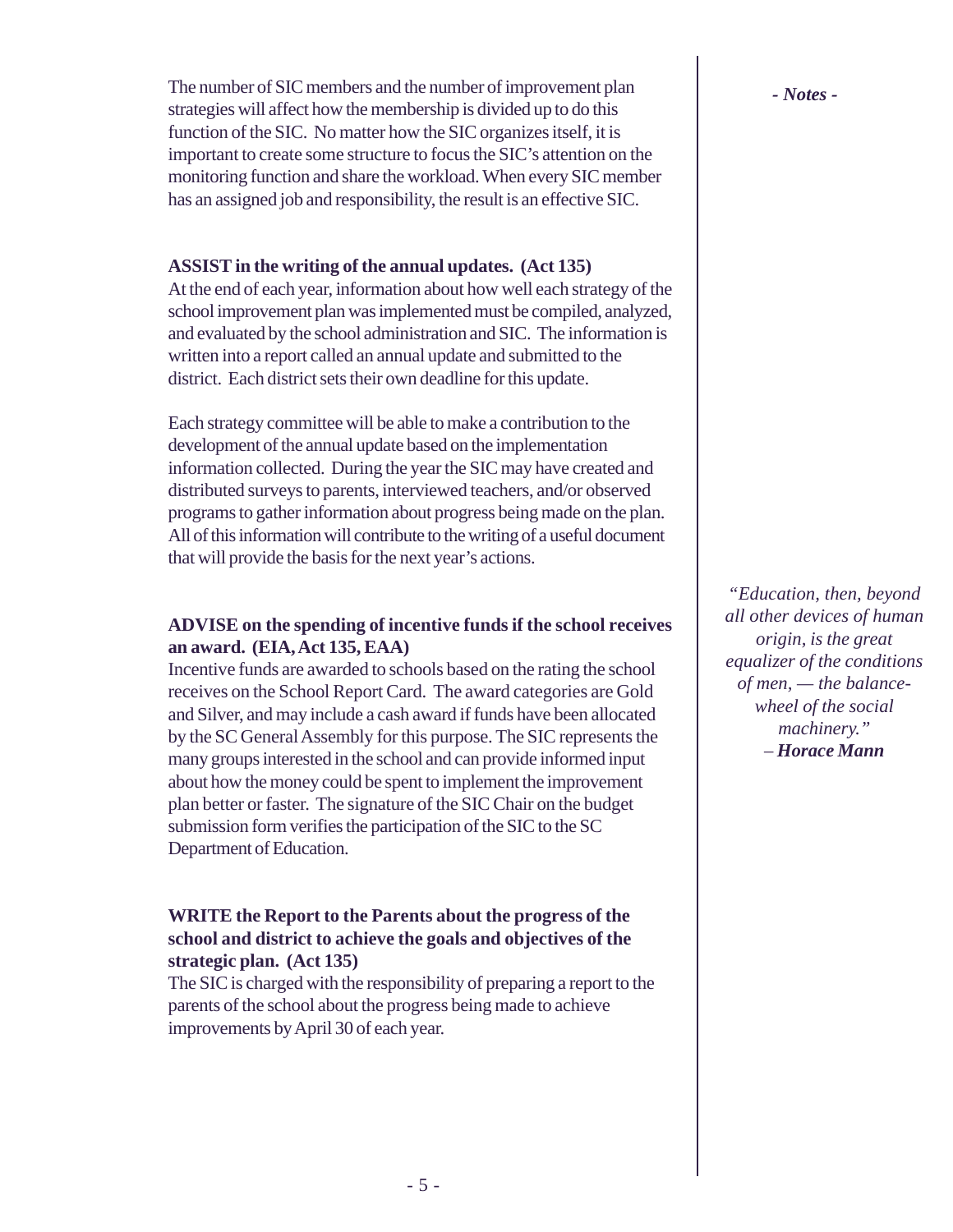*"Nothing in the world is more dangerous than sincere ignorance and conscientious stupidity." –Martin Luther King, Jr.*

#### *Include:*

- brief summary statement about each strategy
- amount of progress made during the previous year
- actions planned for the current year
- information about programs, activities, awards, and recognitions for students and teachers
- test scores other than PACT results

The SIC may appoint a writing committee for the whole report or form small teams to write sections of the report. The final product should be designed to attract attention to it and draw the reader's interest to the information in it. Visit the SC-SIC Web site (www.ed.sc.edu/sic) to view some sample reports.

#### *Consider these suggestions:*

- include the school mission statement
- write a brief "letter" or introduction about the report
- use the school mascot as a graphic theme throughout the report
- print it on colored paper
- use letter size paper and fold it making a brochure of 4 or 6 pages
- use various size fonts and graphics for emphasis
- indicate SIC member names and phone numbers
- see examples on SC-SIC website
- send a copy of your report to the SC-SIC office in Columbia

#### **WRITE the narrative to the School Report Card in conjunction with the principal. (EAA)**

The School Report Card requires the principal and the SIC to provide information about the school, the challenges it faces, and the strategies developed to address those challenges. Limited space on the report card allows for approximately 425 words to describe the school. The narrative is submitted to the SC Department of Education through their Web site during May and early June of each year as part of the summer data collection for the report card.

#### **PARTICIPATE in the revision of the school improvement plan if the school is rated unsatisfactory on the School Report Card. (EAA)**

The district will provide direction and procedures for the revision of a school's improvement plan in conjunction with the SC Department of Education. The SIC is required to participate in the revision of the current plan and help identify strategies that will better support improved student achievement.

*"Information is the currency of democracy." –Thomas Jefferson*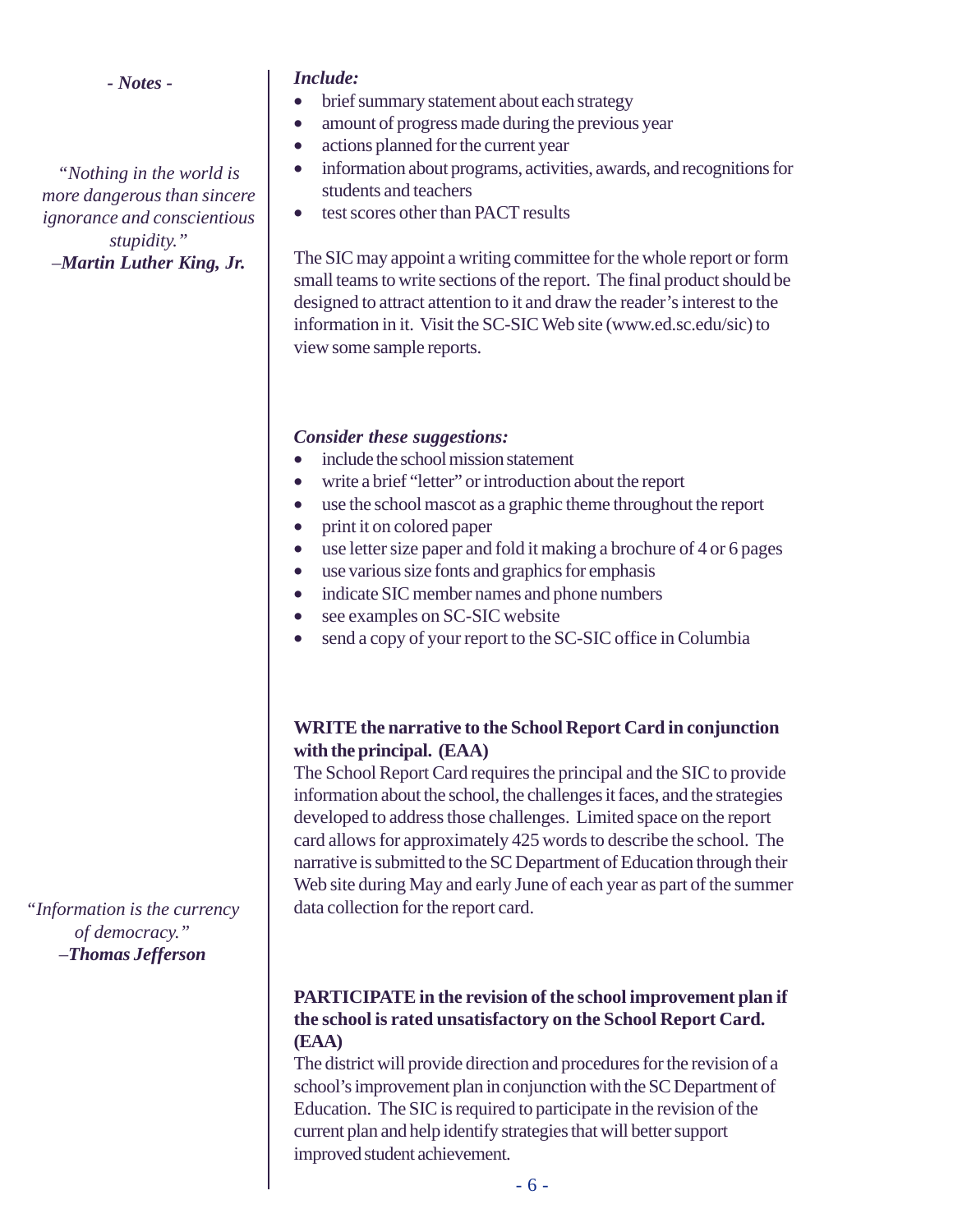# **School Improvement Council** *- Notes -* **Membership**

Membership requirements for the School Improvement Council (SIC) were first set out in the Education Finance Act (EFA) in 1977. Exofficio members were required by Act 135 in 1993. Information about the membership and elections procedures should be outlined in the SIC bylaws. Participation on the SIC is an important contribution to public education and should be treated as a high status position in the school.

#### **ELECTED**

The elected members of the SIC represent two-thirds of the SIC. (EFA, EIA)

#### *Parents*

- A minimum of two parents are required to be elected by the parents of students in the school. (EFA, EIA)
- A parent may not serve as an elected representative of parents if their child graduates or transfers and no longer attends the school. (EFA, EIA)
- Most schools have more than the minimum number in order to increase the base of representation.
- In deciding the number of parents serving on the SIC consider the number of grades in the school or the number of communities represented in the school.

#### *Teachers*

- A minimum of two teachers are required to be elected by the teachers in the school. (EFA, EIA)
- Most schools have more than the minimum number elected to reflect the representation of the grades, subject area or age groups of the students.

#### *Students*

- The students in the school with grades 9-12 are required to elect a minimum of two students. Schools with other grades may also elect students to the SIC if they desire. (EFA, EIA)
- Most high schools have more than the minimum number elected to reflect the number of grades in the school.

*"How wonderful it is that nobody need wait a single moment before starting to improve the world." –Anne Frank*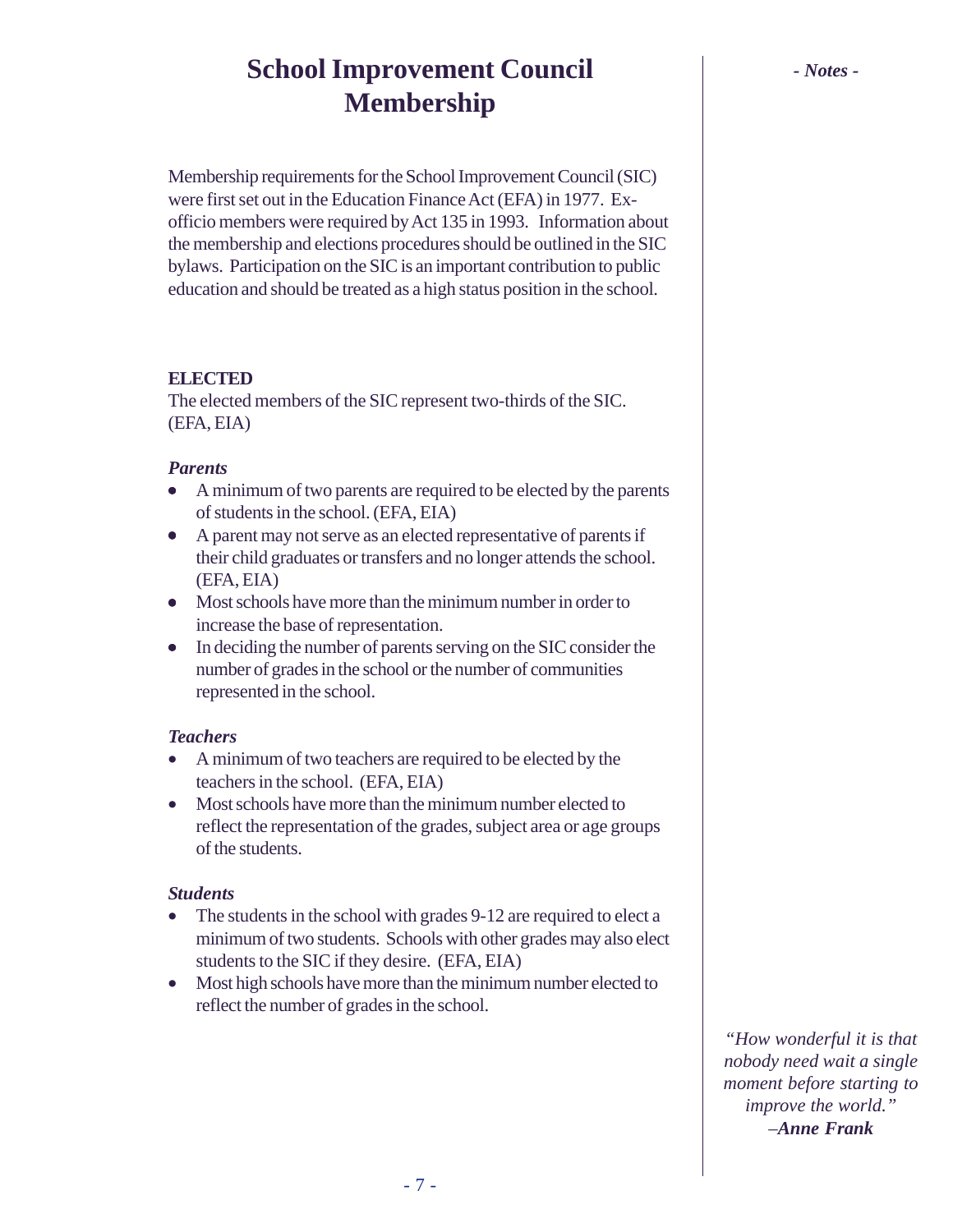*"No one knows what he can do until he tries." –Publilius Syrus*

#### **APPOINTED**

The appointed members of the SIC represent one-third of the SIC. (EFA, EIA)

#### *Community members*

- The principal appoints members of the community to serve on the SIC to represent the non-parent portion of the population, which is usually about 75% of the community.
- The appointments may include business and industry representatives, civic and social organization leaders, grandparents, retirees, social service agency and local government representatives.
- Attention is to be given to creating a balanced representation by gender, race, age, and location in the community when making these appointments. If schools want to increase the number of community representatives on the SIC, then the number of elected members must also increase in order to keep the required ratio in balance.

#### **EX-OFFICIO**

- These members of the SIC are included *by virtue of the position* they hold in the school or an organization associated with the school. The principal is automatically considered ex-officio on the SIC.
- Act 135 does not set limits on the number of members in this category, but makes suggestions about what positions a school might include: business partner, Teacher of the Year, president of parent-teacher organization, chair of Title I parent advisory council, previous year's SIC Chair. The reason this category is included is to bring all interested parties into the discussion and planning for improvement at the school.

#### **VOTING**

The SIC bylaws should indicate the voting status for the principal and other ex-officio members, under what circumstances voting occurs and when consensus is used, and what percent is a majority vote when voting is used.

#### **TERMS**

#### *Elected*

- Elected members are required to serve a minimum two-year term. (EFA, EIA)
- Law places no limits to the number of terms a member may serve, but the school or district may choose to set limits through SIC bylaws or district policy.
- Elections occur each year for a minimum of one member in each category of elected membership to maintain a staggered election process.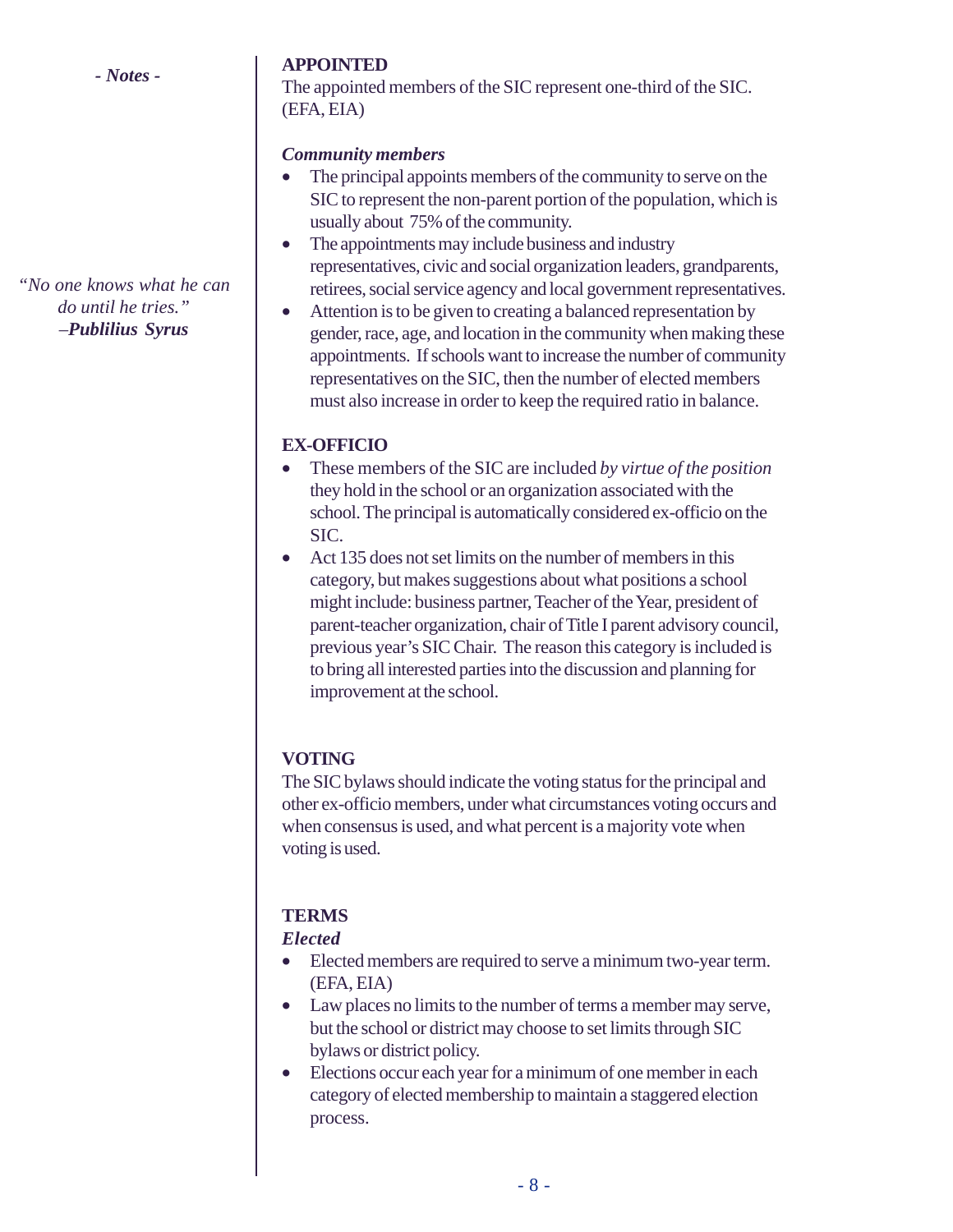#### *Appointed*

- Appointed members of the community are often willing to commit to one year at a time, but are encouraged to serve for two years just like elected members.
- Recognition of the demands on their time and the importance placed on being a member of the SIC will contribute to their willingness to participate.

#### *Staggered*

- Elected members serve staggered terms, providing continuity of membership and knowledge of the SIC's actions from year to year.
- A new school and newly organized SIC  $*$  will conduct elections for the total number of members on the SIC. State law indicates that members will "draw lots" to determine which member(s) will serve only one year in the first year in order to get the staggered system started. Drawing straws or numbered pieces of paper with a "1" and a "2" on them meets the intent of the law to "draw lots."
- Example: if the SIC has four parents elected, two parents will serve for one year and two parents will serve for two years in the first year of the SIC. All elected members will serve two-year terms in the following years.

\* This procedure is also appropriate when the SIC is found to be inactive or nonfunctioning and the need to reorganize is recognized by a new principal or district staff.

#### **CONDUCTING ELECTIONS**

Elections for each of the categories of SIC membership take place to ensure that as many people as possible can participate in the election. When and how elections take place will vary from school to school based on what they have found achieves the most participation.

#### *When?*

Elections for SIC members are required by law to take place *no later than October 15* of each year.

- Fall elections take place early in the school year (August early September) to provide time for the SIC to organize and begin its work before too much of the year is past.
- Some schools decide to hold elections in the spring (May) so the SIC can organize over the summer and is ready to work when the school year begins. If this option is chosen, a process for including the parents of rising students from feeder schools needs to be in place to give those parents the opportunity to participate.

*"Never doubt that a small group of thoughtful committed people can change the world: indeed it's the only thing that ever has!" –Margaret Meade*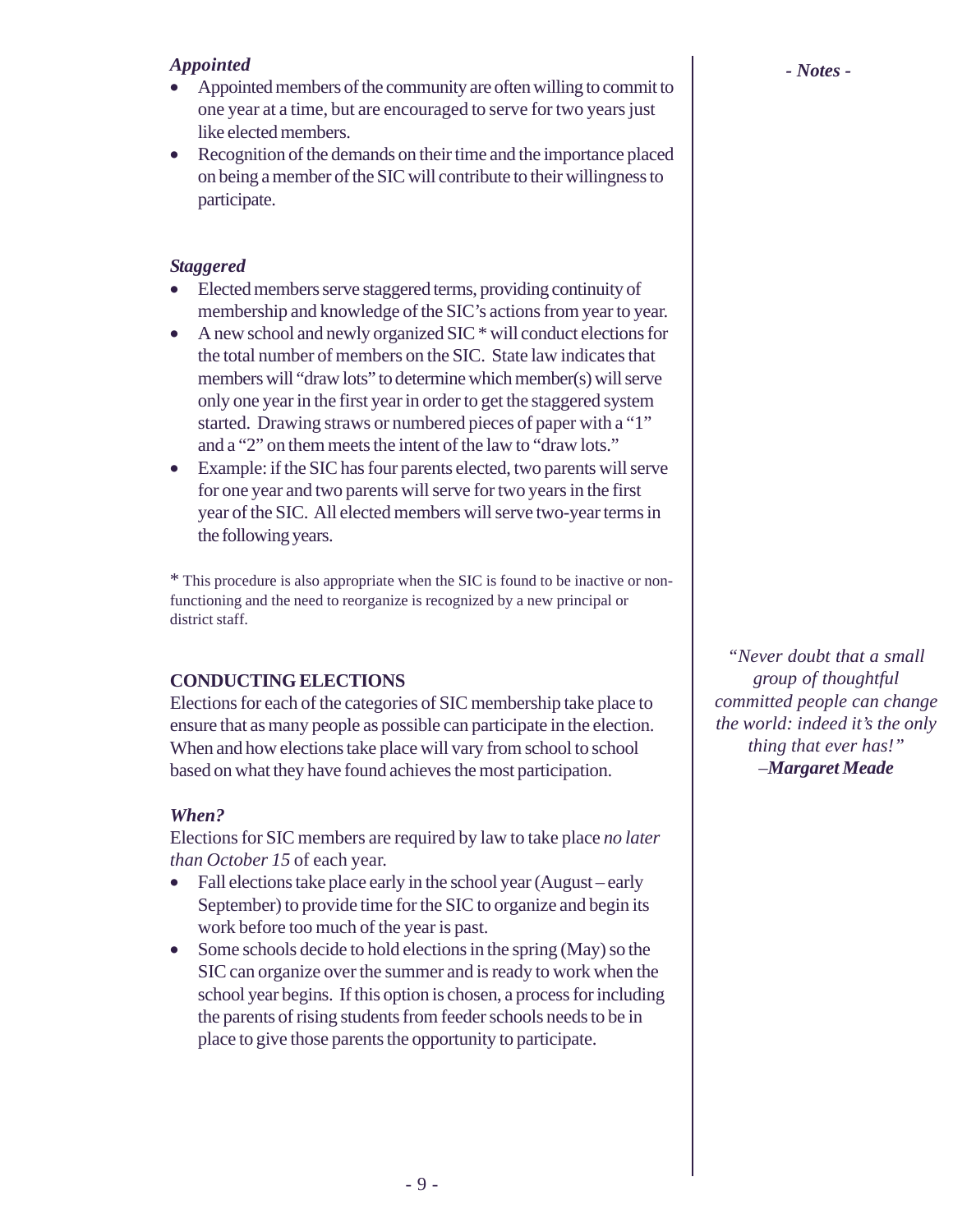#### *How?*

For **teachers**, conduct the election when the whole faculty can be present.

- Teachers have been nominated and the faculty has been made aware of the names of the teacher(s) willing to serve on the SIC.
- Sequence these events during the days prior to the opening or closing of school.
- Conduct the election during a faculty meeting with ballots.
- Teachers completing their term supervise the counting of the ballots and announce the faculty's selection.

For **parents,** be sure to be inclusive and find ways to offer all parents the opportunity to run for the SIC.

- Nominations are solicited through the school newsletter or other communication, at student registration activities prior to the start of school, or at end-of-year events.
- Conduct elections in conjunction with an event or activity that has a high level of parent participation.
- Students can deliver and return ballots if that is a well-established practice of communication.

*Practices that help parents* make informed choices about their representatives include:

- Each person who has been nominated and agreed to run for election writes a brief (2-3 lines) statement about why they wish to serve and publish it in the newsletter.
- Scan the picture of those nominated into the newsletter, on the ballot sheet, or a flyer announcing the election date, time, and place.
- Introduce the nominees at the chosen event and provide ballots for parents present. The voting is conducted by the outgoing members of the SIC.
- To ensure that as many parents vote as possible, a ballot box needs to be available to parents the day before and/or after the event in the school office or other place convenient for parents.
- When the balloting is completed and the votes counted, the principal should contact the newly elected members to notify and immediately congratulate them on being selected.
- Parents need to know who was elected as their representative. Use multiple ways for communicating who the new SIC members are:
	- 1. List the new members' names in the school newsletter.
	- 2. Place their pictures on the school lobby bulletin board.
	- 3. Announce the new members in the local newspaper.

*"If you want to be listened to, you should put time in listening." –Marge Piercy*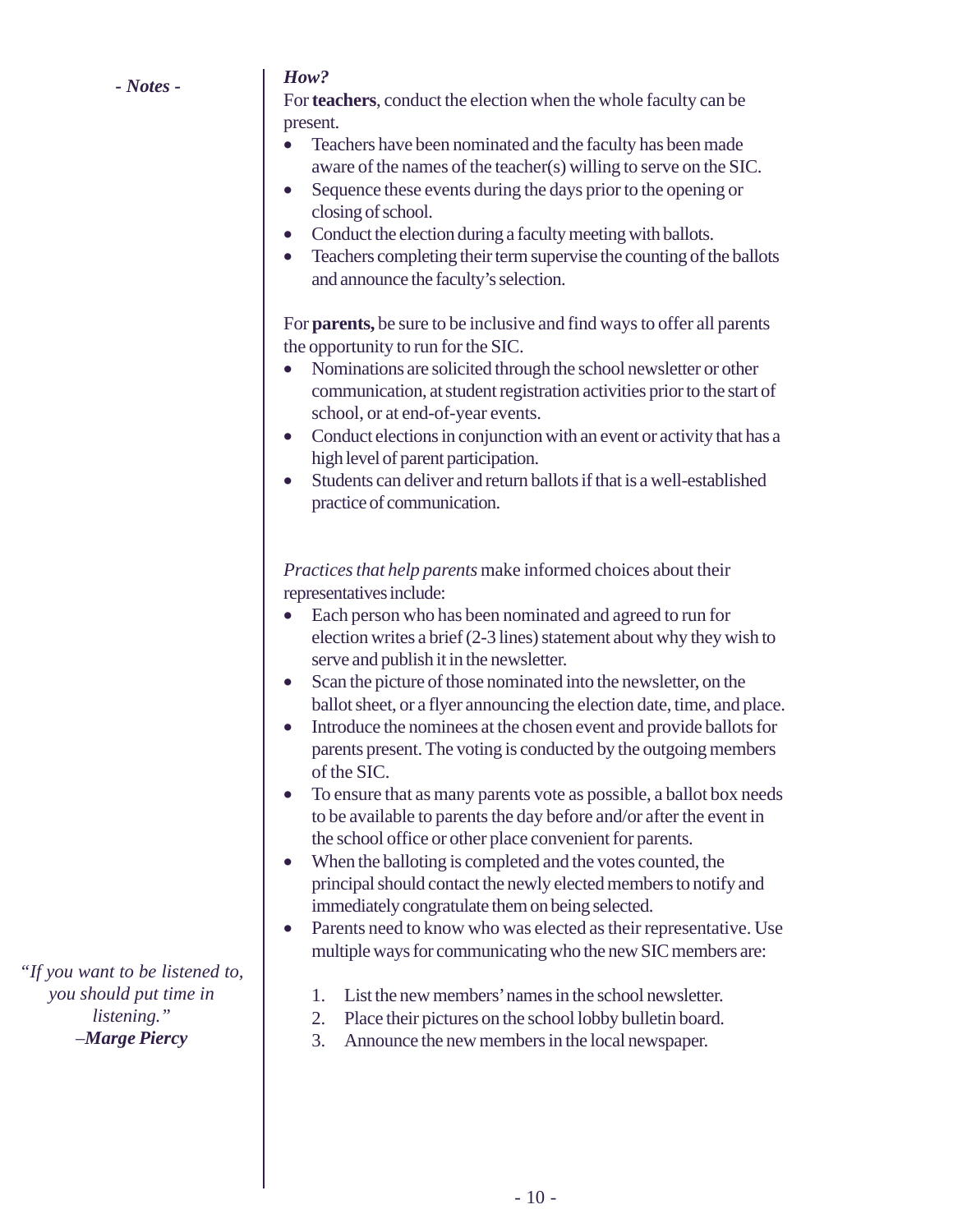*Practices that help students* make informed choices about their representative include:

- Nominated students write a brief statement indicating why they wish to serve on the SIC and include the statement with their picture in the school newspaper, an information flyer, and/or on the ballot.
- Introduce students at an assembly or other event so those students voting get to know the students who are running. This is especially helpful if the school is large and the class votes on its own grade representative or the whole school votes for several SIC members.
- Conduct voting when elections for other student offices occur, or conduct voting through homerooms. The outgoing students and teachers on the SIC count the ballots.
- Announce the new members at school, in the school newsletter, on the marquee, and in the local newspaper.

#### **SIC MEMBERSHIP DATABASE**

The collection of the SIC members' information at the beginning of each school year is done by the SIC District Contact in the school district office. State law requires membership information to reach SC-SIC *no later than November 15* of each school year (Act 135). Report your membership information to the SIC District Contact to meet this deadline. Also report any changes of information throughout the school year to your District Contact.

Membership information will be provided to SC-SIC by the District Contact via an online Internet data entry system. The District Contact will access the master database to edit, add and delete records for all schools within his or her district. At the school level, the principal (or other designated individual) will be able to view and print out their school's membership information. (The school's principal must contact the SC-SIC office in Columbia for access rights.)

Membership data is vital to the SC-SIC office in order to distribute newsletters and other important information. The names and mailing addresses of those serving on SICs are public information and the database may be shared with other agencies and organizations that have information to share with SIC members.

*"Anyone who stops learning is old, whether at twenty or eighty. Anyone who keeps learning stays young. The greatest thing in life is to keep your mind young." –Henry Ford*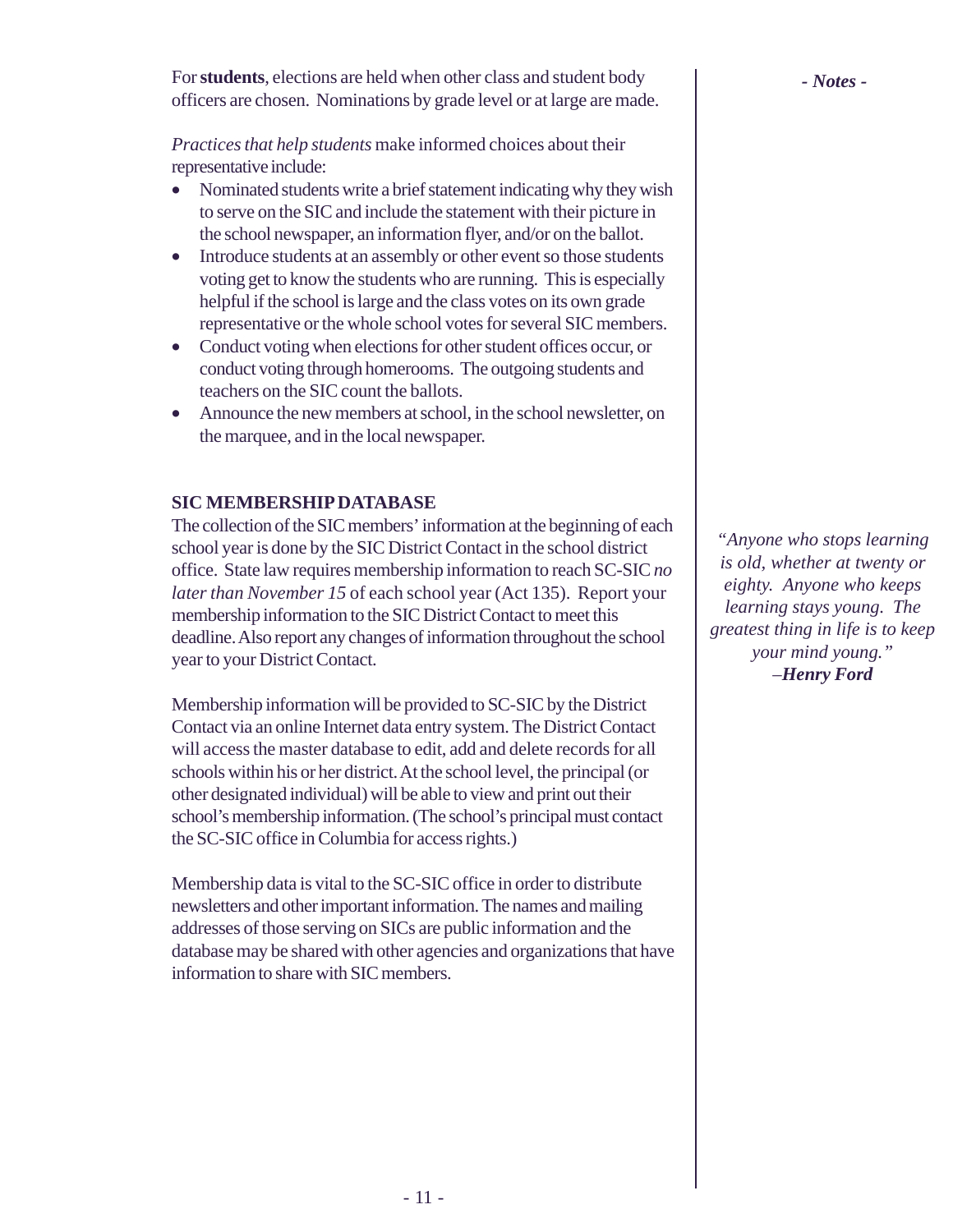# **School Improvement Council Officers**

Leadership is an important ingredient for all successful organizations and the School Improvement Council (SIC) is no exception. At a minimum, SIC officers include a Chair and a Recorder/Secretary. Many effective SICs also have elected a Vice Chair, some have Co-Chairs.

Both the elected and appointed members elect the SIC officers. Some of the ex-officio members are officers in other organizations associated with the school (such as PTA) and should not be considered eligible as an officer of the SIC. The SIC bylaws will state how and when the election of officers occurs and who is eligible to vote for the SIC officers.

Other leadership roles are taken by members to chair a subcommittee or study group that the Chair has appointed. Other members will provide leadership coordinating a project, event, or activity for the SIC.

#### **SIC CHAIR DUTIES**

- Direct the monthly SIC meetings.
- Finalize the monthly agenda in collaboration with the principal.
- Act as spokesperson for the SIC when working with the faculty, parent or community groups, and the district staff.
- Sign documents assuring SIC participation, such as the annual Report to the Parents and the budget submitted to the SDE for incentive award expenditures.
- Appoint SIC members to serve on committees as needed.

#### *Monthly Activities*

- Conduct monthly meetings of the SIC, directing the action of the meeting through the agenda, and appointing committees as needed.
- Prepare the agenda with the principal well in advance of the monthly meeting to allow time for the Secretary to mail it to all members prior to the meeting.
- Communicate regularly with the subcommittee, project, and task force leaders to support their activities and prepare them for reporting progress at the meetings.

#### **VICE CHAIR DUTIES \***

• Assist the Chair during meetings, assuming the leadership for a discussion period or for the entire meeting if the Chair is unable to attend.

*"Above all, try something." –Franklin Delano Roosevelt*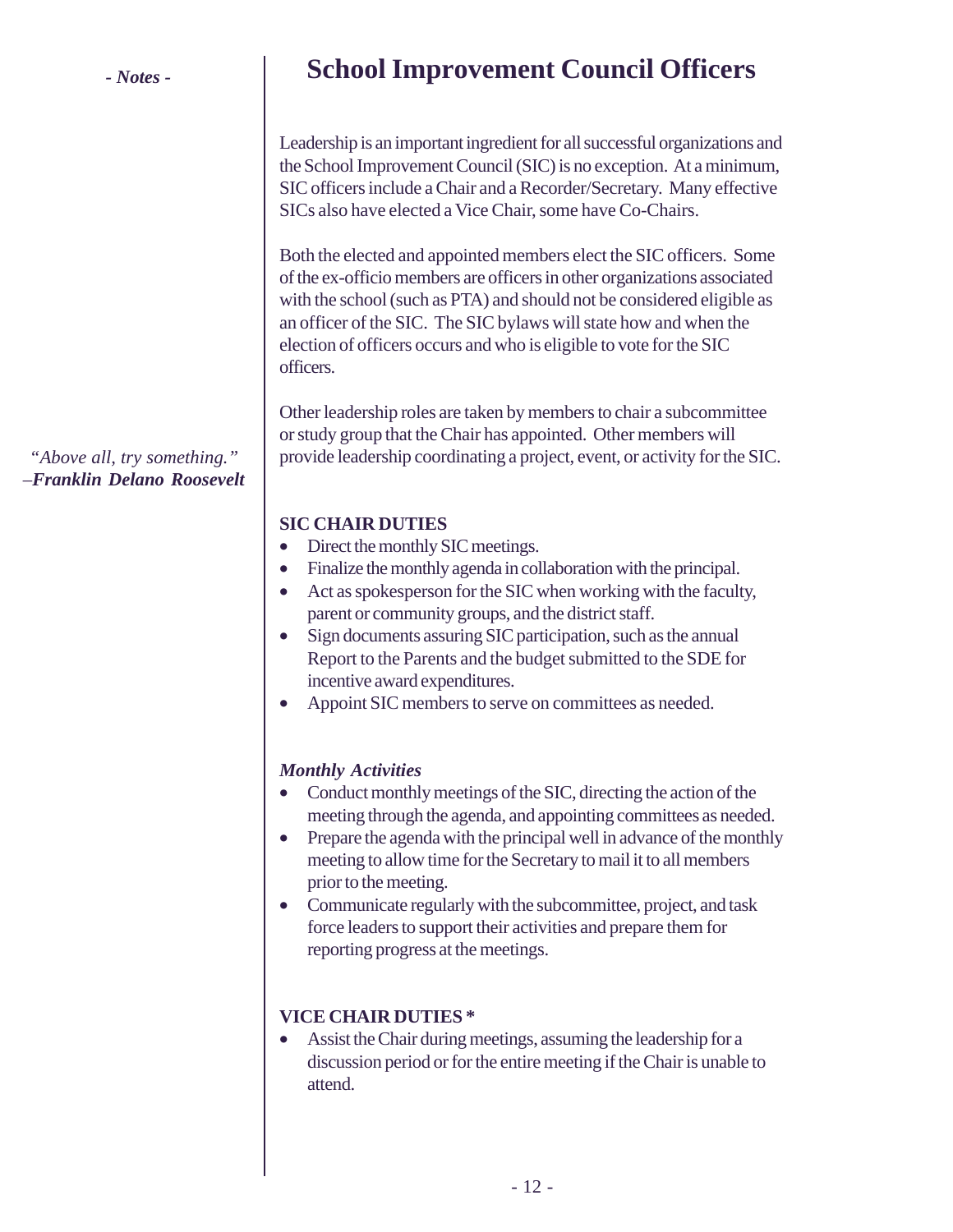- Assume leadership of a standing committee, task force, or project of the SIC.
- Assist with the development of the agenda, committee activity, and general support of SIC initiatives.

#### *Monthly Activities*

- Coordinate with the SIC Chair to identify the actions needed.
- \* The Vice Chair duties vary and will be stated in the bylaws to suit the needs of each SIC.

#### **SECRETARY/RECORDER DUTIES**

- Maintain a set of records at the school for the SIC including bylaws, copy of the "Report to the Parents" for the current year, past year's SIC minutes/record of actions plus current year's to date, latest School Report Card, and current year portion of the improvement/renewal plan.
- Assure the agenda is mailed to all members  $7 10$  days prior to the next meeting, working with the SIC Chair and the school staff.
- Record attendance at each meeting.
- Make a record of the actions taken at each meeting. The SIC secretary can use the agenda as a guide for reporting actions taken, giving summaries of discussion points where appropriate. (One person may record the actions at all meetings or it may be a shared responsibility by members taking turns during the year.)
- Coordinate with the committees and the school staff about having copies of materials prepared for each meeting.
- Summarize information about the meeting actions and upcoming agenda for publication in the school newsletter or newspaper and for the community media.

#### *Monthly Activities*

- File the minutes or record of action in the SIC folder(s) at the school.
- Distribute copies of the minutes/record of action with the agenda to all members in advance of the meeting.
- Contact the SIC Chair or committee leaders to determine if materials need to be copied for the next meeting.
- Submit to the school newsletter or newspaper the summary of the last SIC meeting and the agenda of the next meeting; submit similar information to local newspaper(s).
- Keep the SIC district contact informed of SIC actions.

*- Notes -*

*"If you think education is expensive, try ignorance." –Peter Drucker*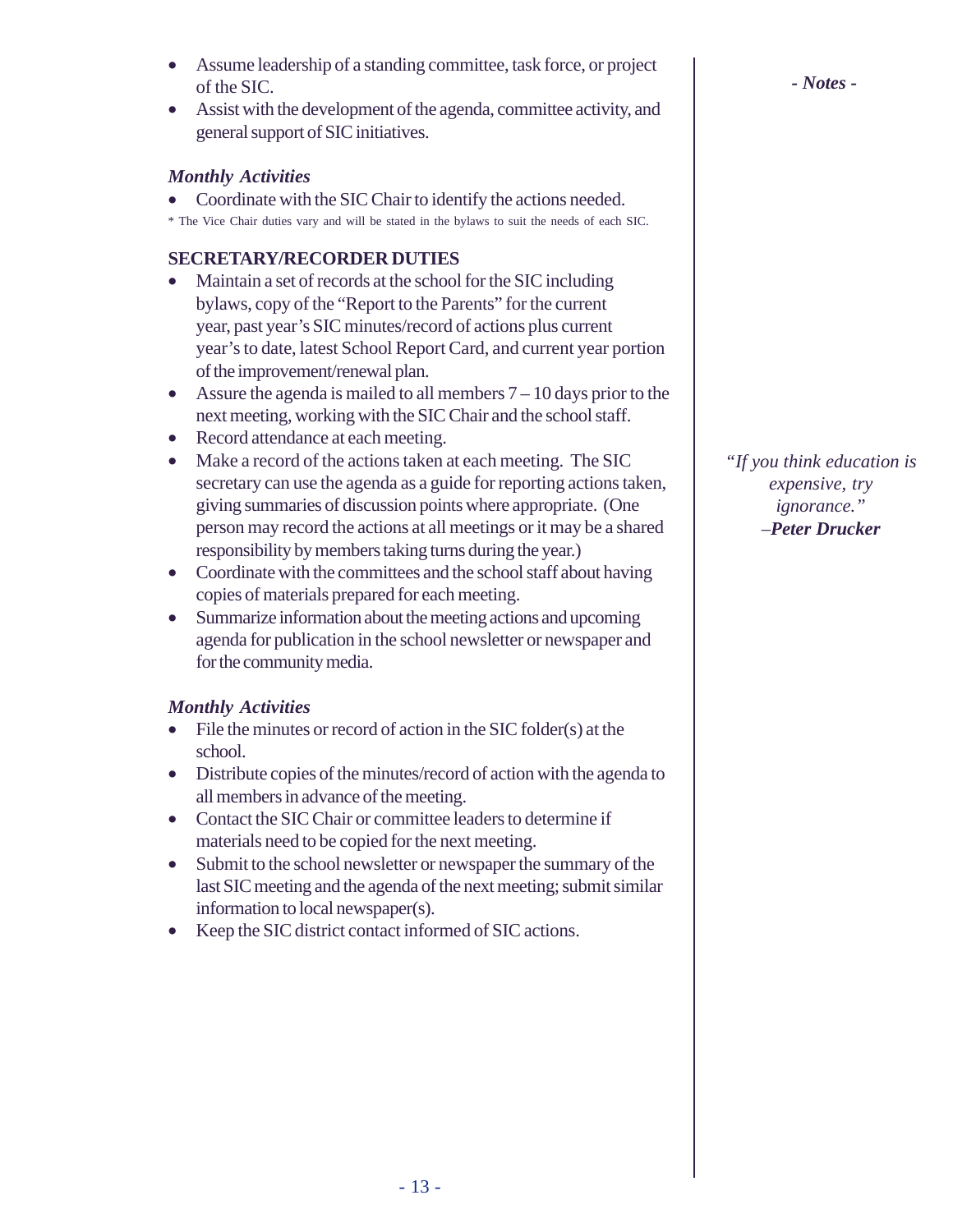*"One isn't necessarily born with courage, but one is born with potential. Without courage, we cannot practice any other virtue with consistency. We can't be kind, true, merciful, generous, or honest." –Maya Angelou*

#### **COMMITTEE LEADERSHIP DUTIES**

- Direct the actions of a standing committee responsible for monitoring the implementation of a strategy or an ad hoc committee with a specific task and limited time of existence.
- Communicate progress to the SIC Chair and prepare to report to the SIC.
- Report the progress of the committee's work when scheduled on the agenda.
- Recruit committee members from among others not already serving on the SIC.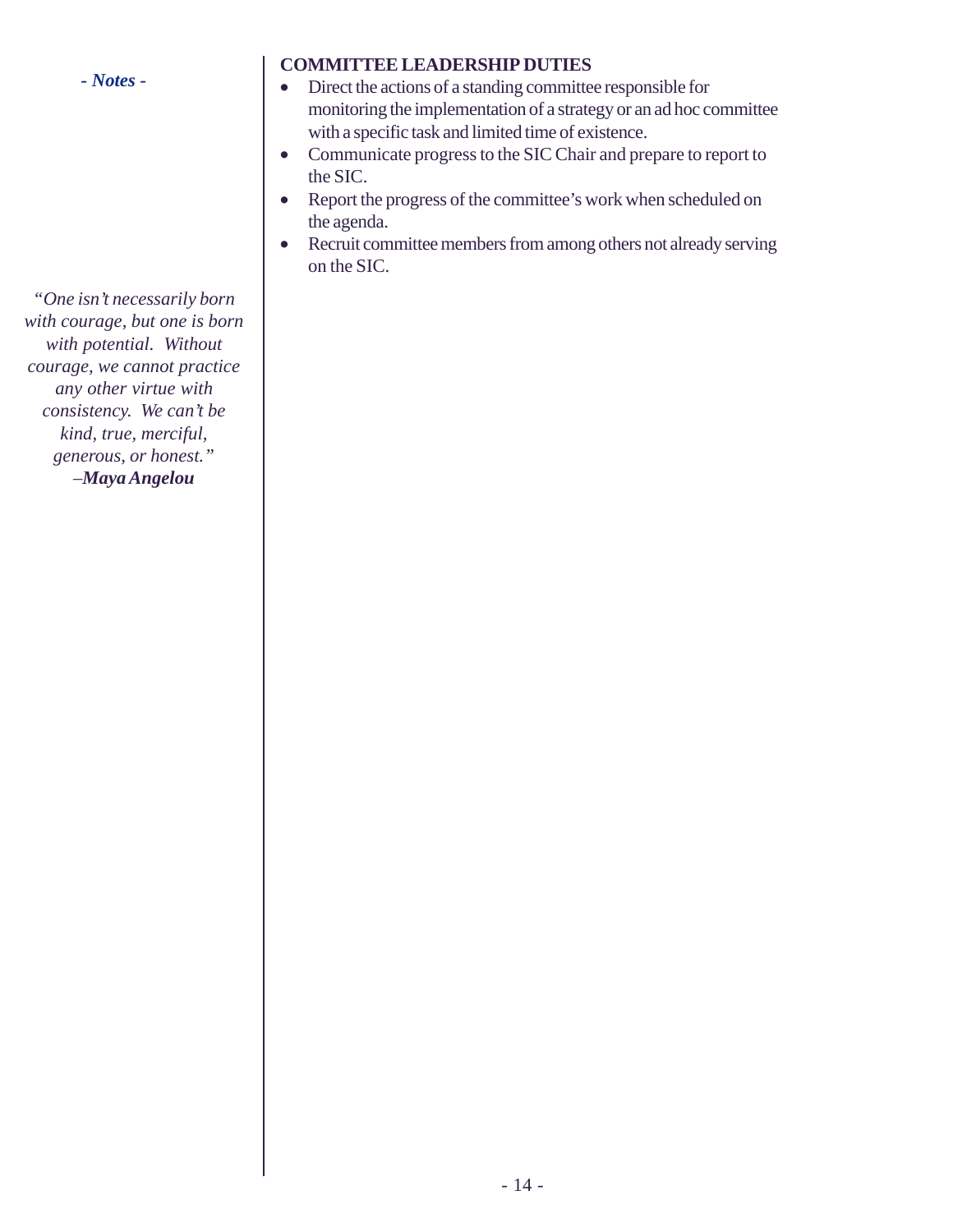# **Characteristics Of Effective SICs** *- Notes -*

A study by Hollingsworth and Kijai\* found that effective School Improvement Councils shared the following characteristics:

- Strong principal leadership
- The members received training
- Written by laws or guidelines were in place
- The school district supported the SICs
- SIC members felt a sense of accomplishment

#### **PRINCIPAL LEADERSHIP**

It is widely agreed that the principal sets the tone, expectations, and direction for a school. Principal leadership is also a key to the effectiveness of the SIC. If the principal lends his or her support to council activities, the SIC is empowered to make its greatest contribution. The principal promotes the status of the organization in the school by:

- Charging the SIC with its role and responsibilities and state the expectations for participation.
- Initiating a positive relationship with the elected SIC Chair to coordinate the development of the agenda.
- Providing materials and information resources when requested.
- Establishing a routine procedure for distributing SIC communications including: mail minutes and agenda, post minutes in teacher work area and on email, place meeting action summary and agenda in school newsletter and on the school Web site.
- Ensuring a working relationship exists between the school staff and SIC officers and members.
- Attending monthly meetings and participating as appropriate.

#### **TRAINING**

Every district school board is to establish a School Improvement Council at each school and provide training for the SIC membership. Opportunities for training supported by the district might include:

- Annual orientation for new members sponsored by the district.
- Regional or state level training about a topic related to improvement strategies.
- Attendance at trainings/conferences sponsored by SC-SIC.

\* Hollingsworth, Sara and Kijai, Jimmy, "A Study of the Functionality and Effectiveness of School Improvement Councils in Selected Schools in South Carolina" in *Focus on School Improvement: School Improvement Councils Working for Effective Schools***.**

*"If a man does his best what else is there?" –George S. Patton*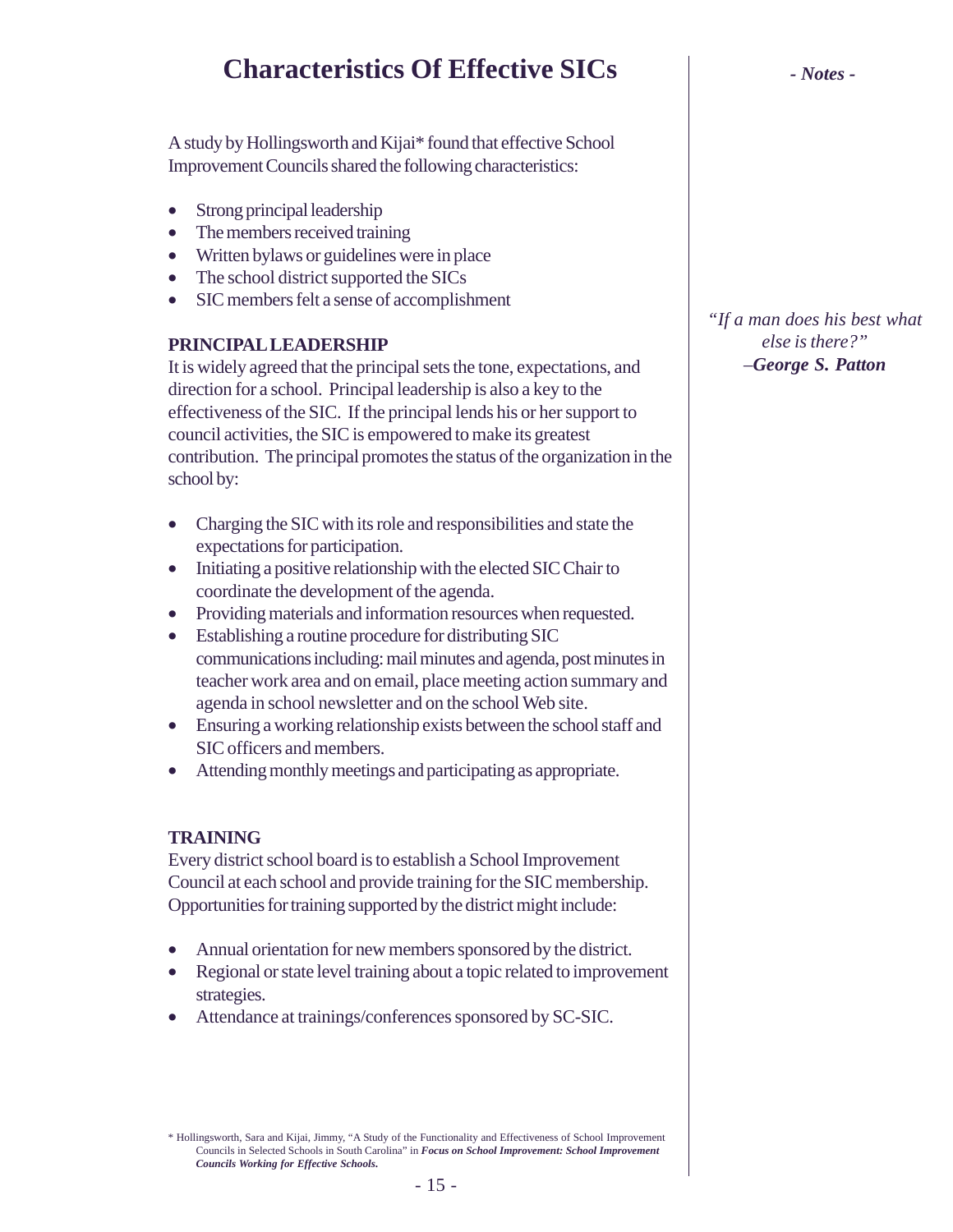- *Notes -*
- Network with other SICs within the district or in another part of the state.
- Access resources provided by SC-SIC including training videos, newsletters, council updates via SC ETV and toll-free SIC hotline (800-868-2232), and Web site (www.ed.sc.edu/sic).

#### **WRITTEN BYLAWS OR GUIDELINES**

Effective School Improvement Councils also have bylaws to provide the structure which allows the organization to operate effectively to achieve its goals. Copies of the bylaws should be kept in the SIC file at the school and each SIC member and the SIC District Contact should have a copy the SIC bylaws.

Points to include:

- Purpose of the council
- Responsibilities and duties of the council
- Membership composition
- Election procedures
- Voting requirements
- Officers and their duties
- Council structure; committees, tasks, events, and activities
- Amendment procedures

Samples of SIC bylaws are available on the SC School Improvement Council Web site (www.ed.sc.edu/sic).

#### **DISTRICT SUPPORT**

Support from the district comes in many ways depending on the need of the individual council. The district is the source of information, funding, and other resources to support the efforts of the SIC. Examples of district support are:

- SIC District Contact appointed by the superintendent coordinates training and acts as a resource to the district's SICs.
- Payment of registration fees for SIC members to attend conferences and training events.
- A district bus or van is supplied to transport SIC members to attend training events, school visits, and/or conferences; also mileage reimbursement for travel.
- District staff is available to attend SIC meetings and provide resources.
- Public recognition of SIC members serving each school.

*"Education is not the filling of a pail, but the lighting of a fire." –W.B.Yeats*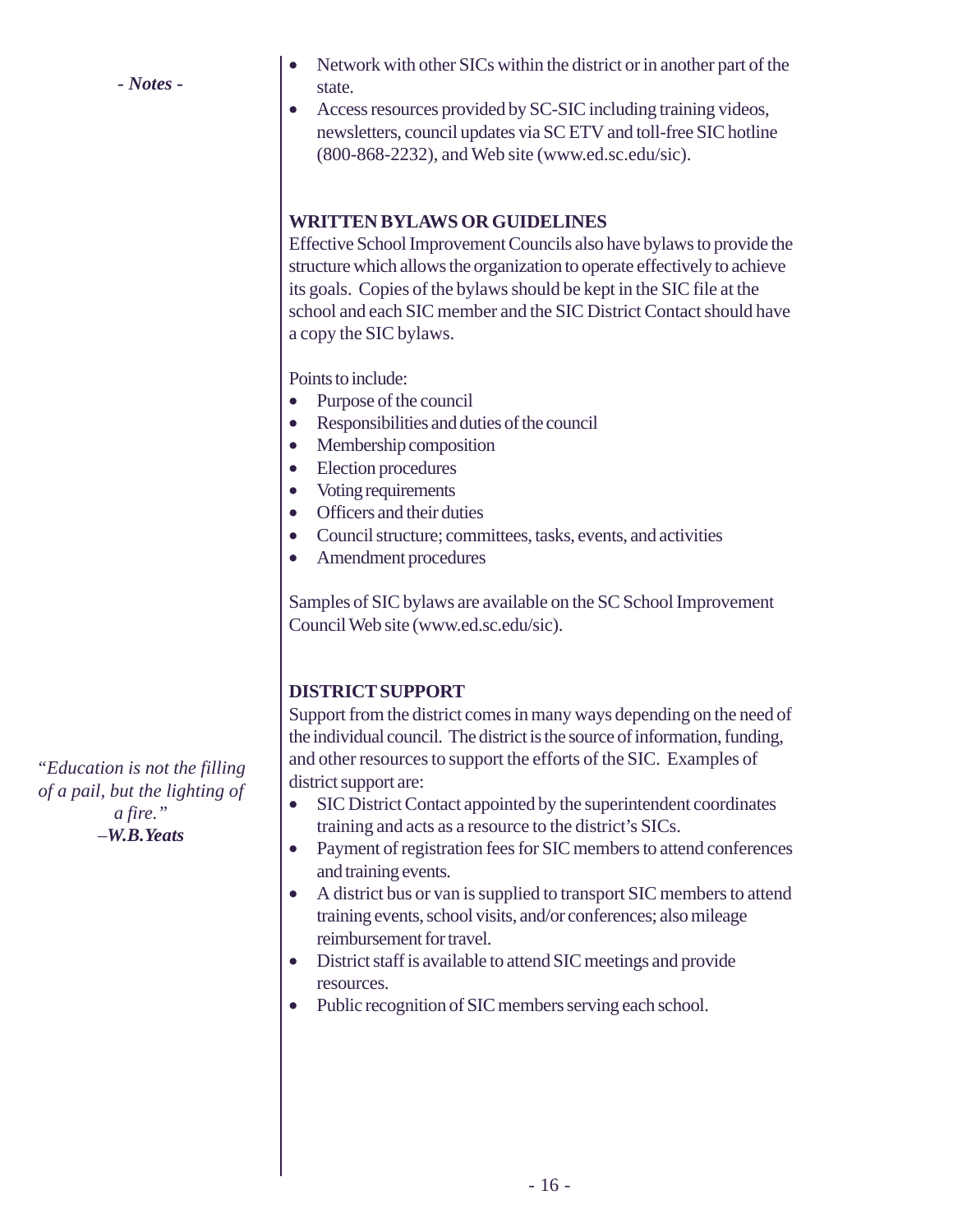#### **SENSE OF IMPACT**

Members of organizations need to feel they are valued, that their work and family priorities are honored, and that the goals of the organization match their own values to become committed and active participants in the organization. SIC members need to be involved in the work of the SIC in specific ways to have a sense of accomplishment.

- Every member of the SIC has a job responsibility, such as a committee assignment.
- Meetings follow the agenda, start on time and end on time, everyone's ideas and positions are encouraged and respected, and communication is open and regular.
- The meeting schedule is convenient, child care is provided, and materials are available.
- Response to requests for information about policies and budgets for SIC members is timely.

*"There are two kinds of people, those who finish what they start and so on." –Robert Byrne*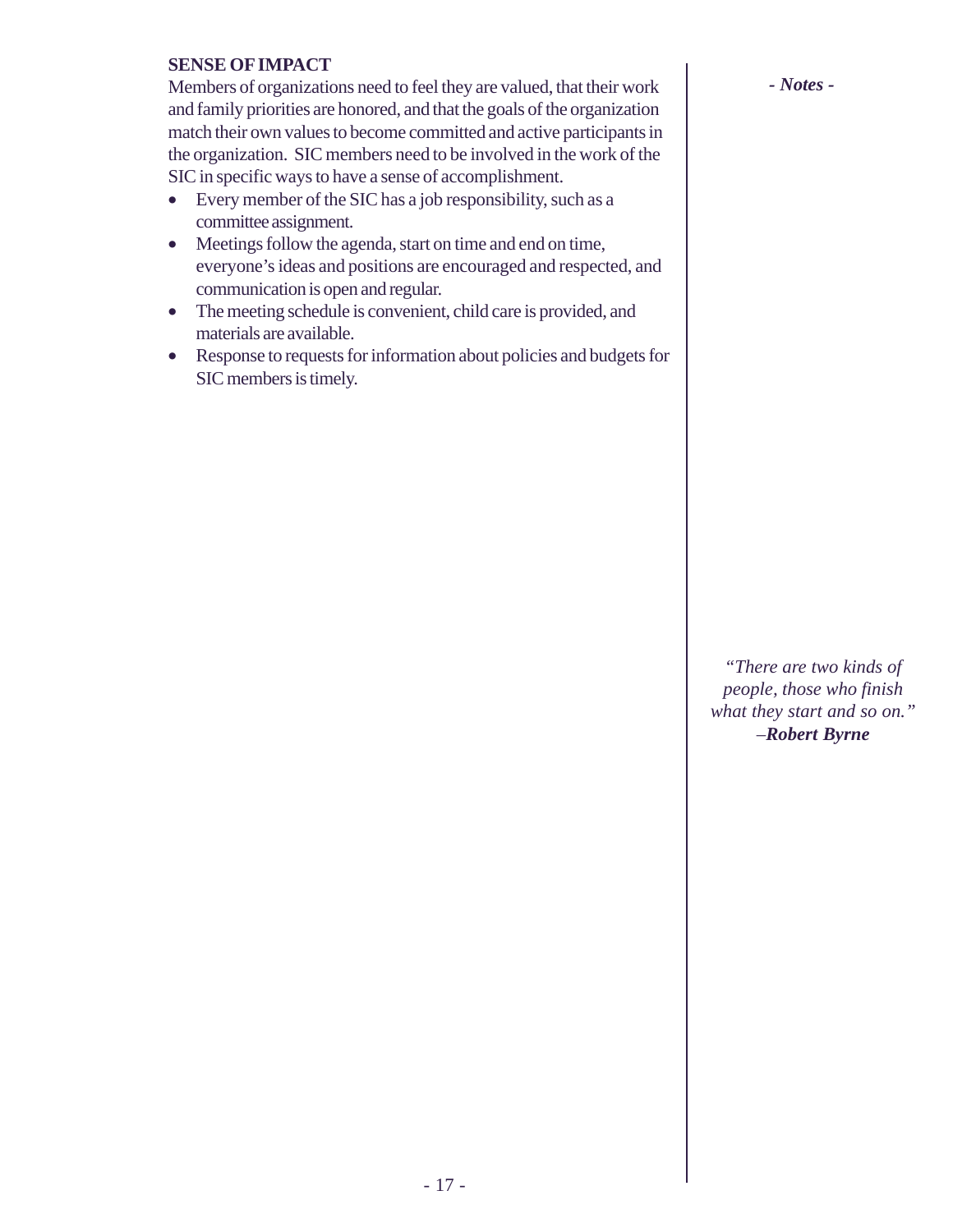

## **-Directions-**

The Profile has been designed as a teaching tool, used either at the beginning of the year to induct and orient new members, or to evaluate the past year. It is best used in a group, stimulating dialogue and ideas for improving the SIC.

To complete the *Profile*, follow these steps:

**1. Give a** *Profile* **to each council member.** Complete responses to statements as a group or mail prior to meeting so that members arrive with their responses completed.

**2. Select a recorder to make a single record of the group's consensus to all of the statements.** When completed this copy becomes a record to measure progress toward council effectiveness.

**3. Decide as a group whether the answer is** *yes* **or** *no* **for each statement.** All council members should agree on the answer. If you need additional information to answer, leave the statement blank for now. If discussion suggests actions for your SIC to consider, make sure these actions are recorded.

**4. When you have finished responding to each statement, check any statements left blank for lack of information.** Assign specific individuals to collect information by an agreed upon date.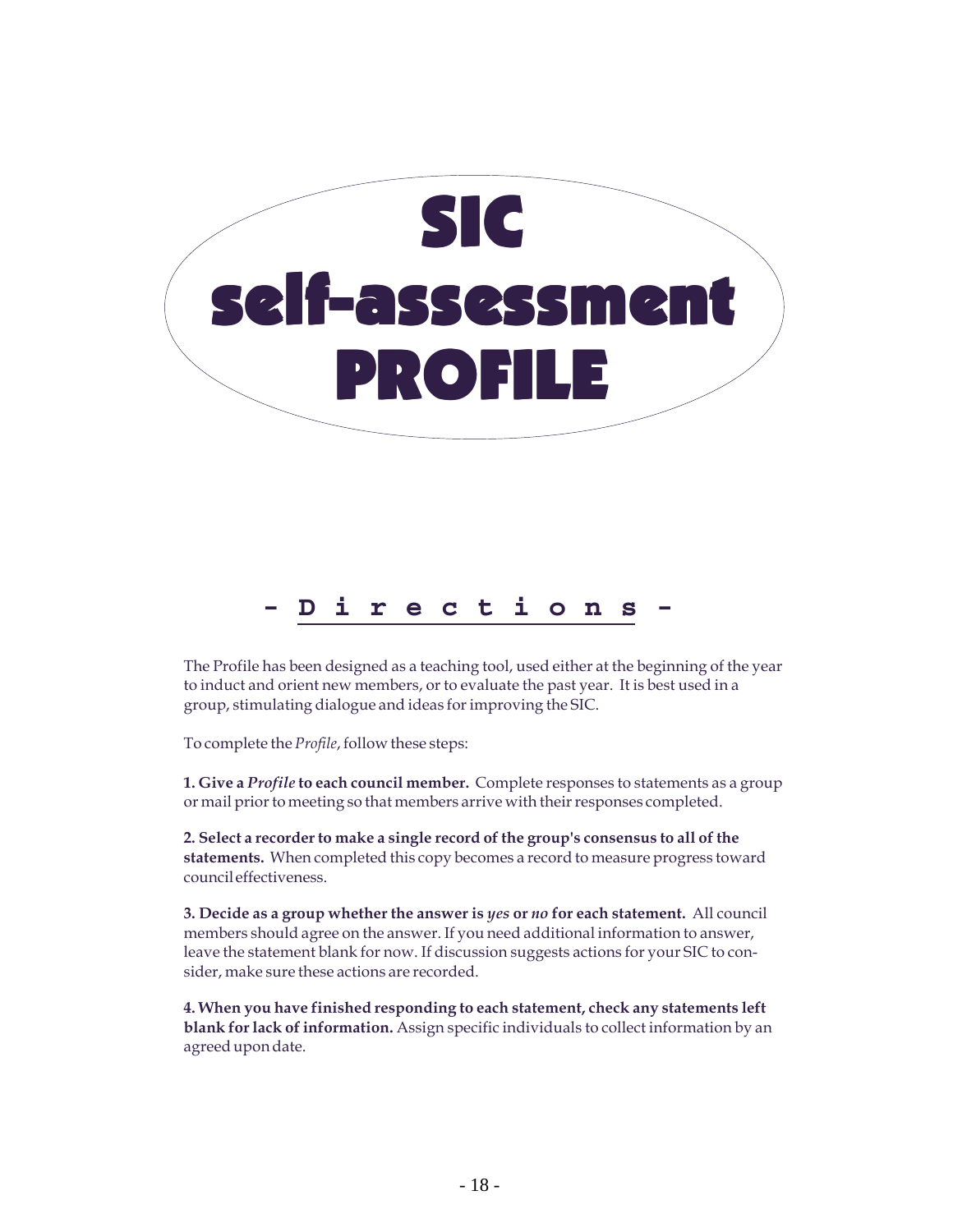**5. Review responses for the three factors.** If you do not have many *yes* responses for a particular factor, review the *no* statements in that section. Determine whether these statements suggest actions your SIC might take to strengthen its effectiveness. Wherever possible, related statements have been grouped together. For example, statements 40-45 refer to the relationship between your SIC and your school's teachers. If you do not have many *yes* responses for these statements, you may want to plan actions to increase teachers' involvement with your council. Record all suggested actions.

**6. Decide on actions** to increase your SIC's effectiveness and a timetable for implementing them.

*©1995, SIC Self-Assessment Profile, SC-SIC, College of Education, University of South Carolina*



# **Organizational Capacity | Check One**

- 1. SIC members include parents, teachers, students (grades 9-12), **and** community representatives (such as business partners, retired persons, etc.).
- 2. The SIC includes ex-officio members with leadership positions in the school or school organizations such as parent-teacher groups, booster clubs, and federal program advisory groups.
- 3. The principal is an ex-officio member of the SIC.
- 4. The principal appoints additional SIC members from the community to ensure that the council is representative of the school and community.
- 5. There is at least one SIC teacher representative for every two SIC parent representatives.









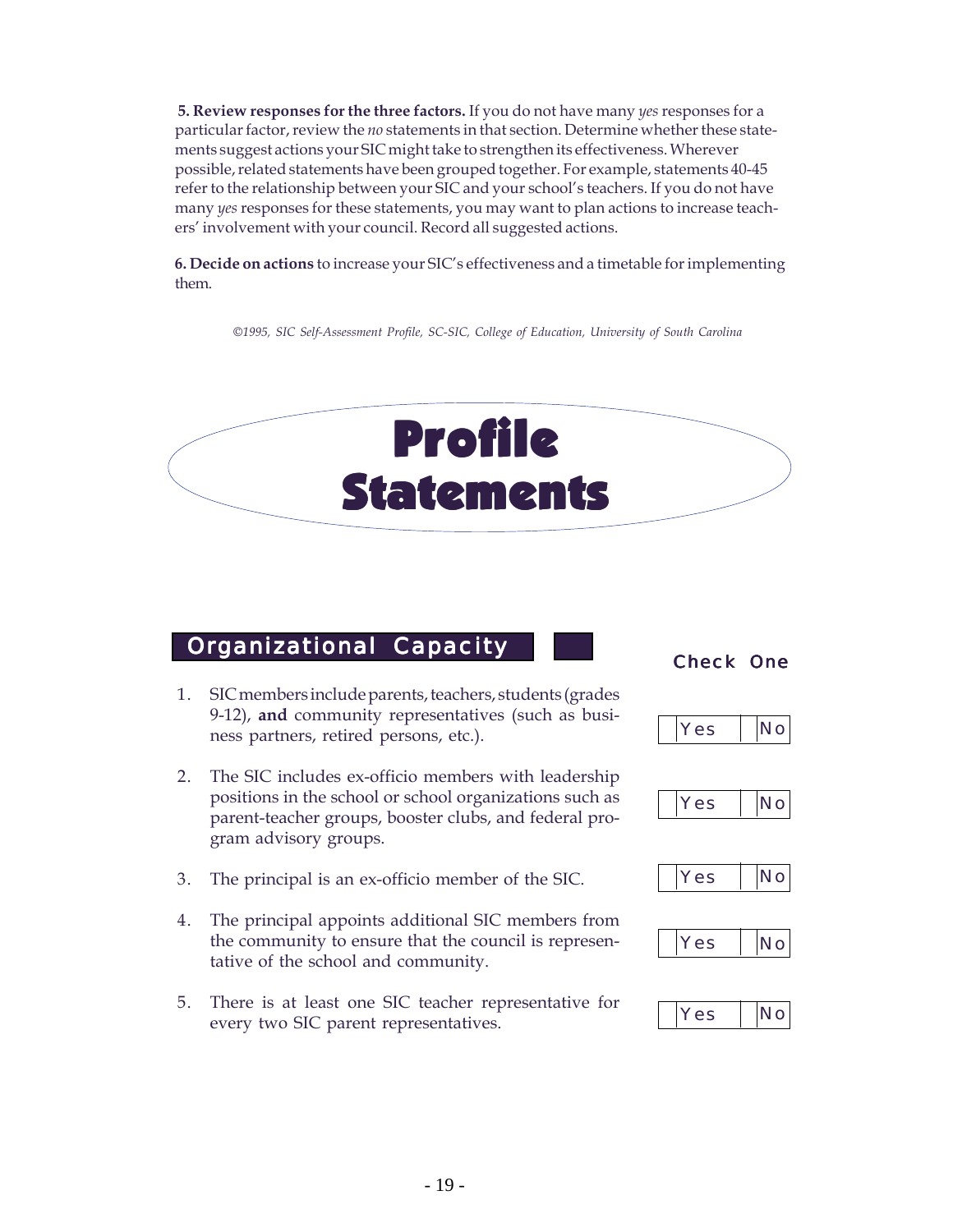#### - 20 -

#### 6. The SIC has more than the minimum number of members required by law.

- 7. SIC nomination procedures ensure that **all** parents, teachers, and students (grades 9-12) have an opportunity to be nominated for election to the SIC.
- 8. SIC election procedures ensure that **all** parents, teachers, and students (grades 9-12) have an opportunity to vote for SIC representatives each year.
- 9. Election of SIC members occurs no later than October fifteenth of each year.

#### 10. The elected members of the SIC comprise at least twothirds of the total elected and appointed members (excluding ex-officio members).

- 11. Elected SIC members serve at least a two-year term.
- 12. An updated SIC membership list is sent to SC-SIC within 30 days following council elections every year.
- 13. SIC terms are staggered so that only half of the council members are new each year.
- 14. SIC has an established meeting schedule that is publicized in the school and community.
- 15. The SIC has at least eight meetings per year.
- 16. At least 80% of SIC members are present at each scheduled council meeting.
- 17. The SIC replaces members who fail to attend three or more meetings and do not have an excused absence.
- 18. The SIC elects a chairperson each year.
- 19. The SIC elects a vice chairperson each year.
- 20. The SIC elects a secretary/recorder each year.
- 21. The SIC has written guidelines or bylaws about how the council operates.
- 22. A written agenda is prepared and distributed to all members prior to each SIC meeting.
- 23. Minutes or actions of each SIC meeting are recorded. Yes No





























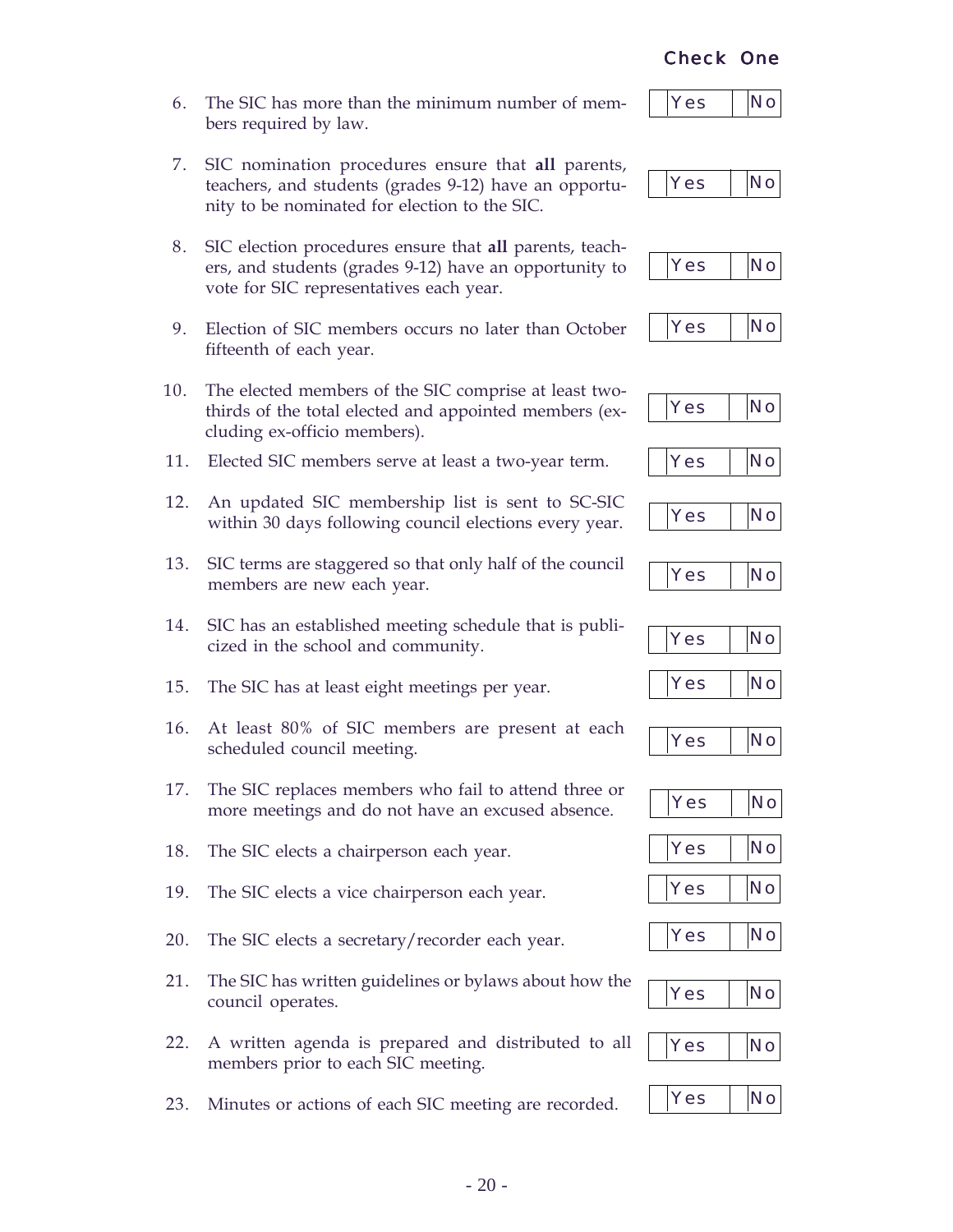### Council Functioning

- 24. The SIC agenda is prepared by the SIC chairperson in consultation with the school principal.
- 25. The SIC chairperson (not the principal) presides over all SIC meetings.
- 26. The SIC guidelines or bylaws are reviewed every year and amended as necessary.
- 27. All SIC members receive copies of council minutes.
- 28. Articles about SIC activities are published regularly in the school newsletter or other publications sent home to parents.
- 29. Expenses for SIC operations (printing, postage, etc.) are paid by the school.
- 30. The SIC establishes task forces or committees to address specific issues or needs.
- 31. Parents, teachers, or school administrators who are not members of the council serve on SIC-sponsored committees.
- 32. The SIC annually evaluates its activities, discusses accomplishments, and sets priorities for the year.
- 33. The SIC has spent meeting time discussing the expenditure of state school incentive award funds **within the past two years** (*leave blank if your school has not won an award, or if state funds are not allocated*).
- 34. The SIC develops the Report to the Parents by April 30 each year to provide information on the school's progress in meeting the school and district's goals and objectives.
- 35. The SIC works with the principal to write the narrative for the annual School Report Card.
- 36. SIC members design and administer surveys or conduct discussions with parents, teachers, students and community members (when appropriate) to gather information on school improvement needs.
- 37. Results of school surveys or other forms of gathering information are shared with parents and teachers by the principal or SIC members. Yes No



























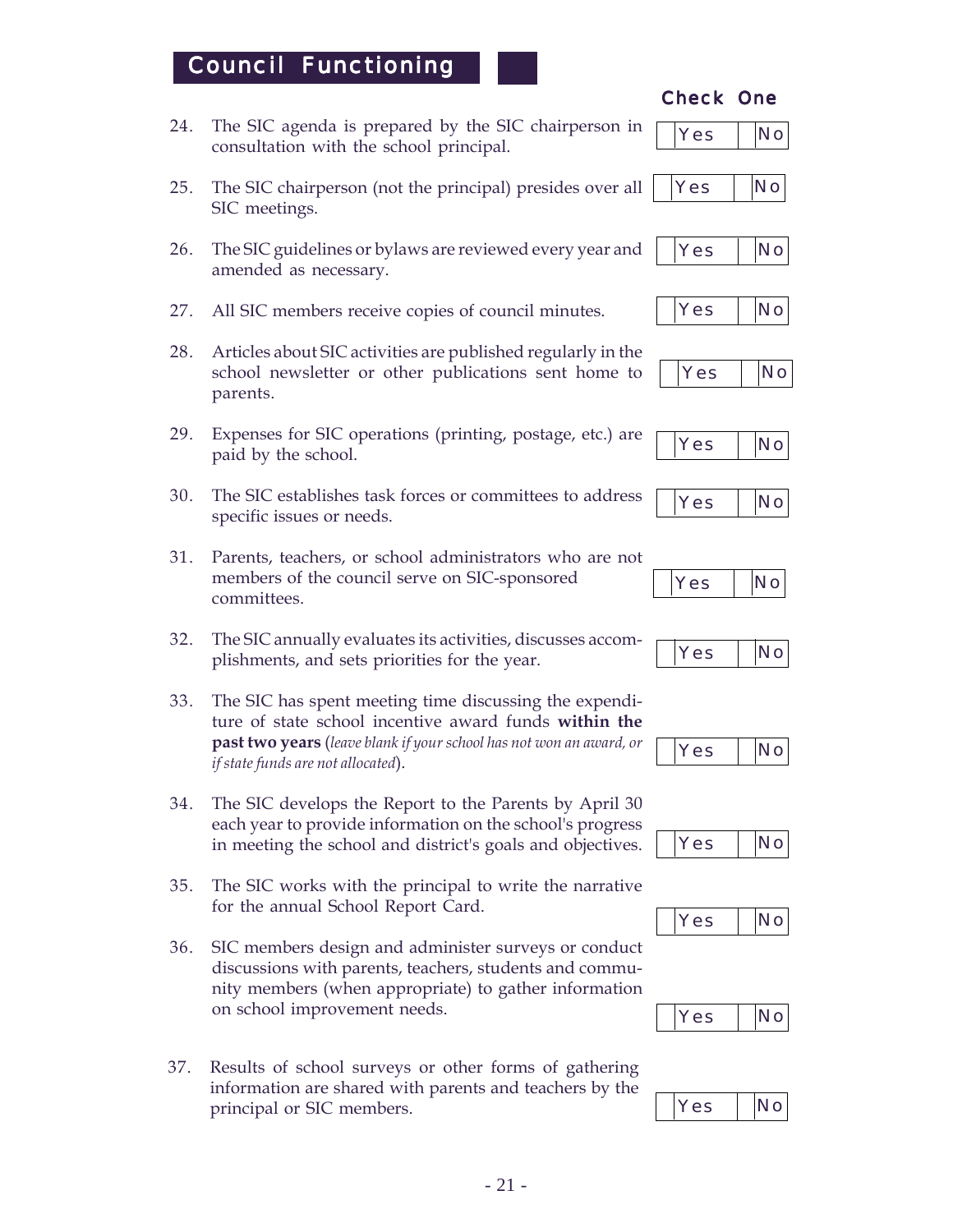- 38. The SIC analyzes school level information on attendance, test scores, accreditation, and dropout rates (if applicable) prior to the writing or updating of the school's improvement plan.
- 39. SIC members, as a group or in committees, participate in the preparation of the school's improvement plan.
- 40. The SIC assists with monitoring and evaluating strategies described in the school's improvement plan.
- 41. Every member of the SIC and school faculty receives a copy of the school's improvement plan.
- 42. SIC members present the school's improvement plan to the district school board or attend the board meeting when the plans are presented.
- 43. Teachers who are not members of the SIC are able to name two current SIC members (excluding the principal).
- 44. Teachers who are not members of the SIC can describe at least one activity or accomplishment of the council.
- 45. Minutes of SIC meetings are distributed to all teachers (including email) or posted in a central location (such as a teachers' lounge or workroom).
- 46. Minutes of the SIC meetings are sent to the SIC District Contact and/or other appropriate district staff.
- 47. The SIC chairperson or other SIC members have talked with district staff about specific school improvement needs at least once within the past year.
- 48. SIC members have attended at least one district board meeting within the past year.

#### School and District Level Support

- 49. Each SIC member has received an orientation to SIC roles, responsibilities, and functions from training provided by the principal, SIC chair, district, or SC-SIC.
- 50. Each SIC member has received materials on SIC roles, responsibilities, and functions from the principal, SIC chairperson, district, or SC-SIC.
- 51. The principal attends at least 90% of the SIC meetings each year.



























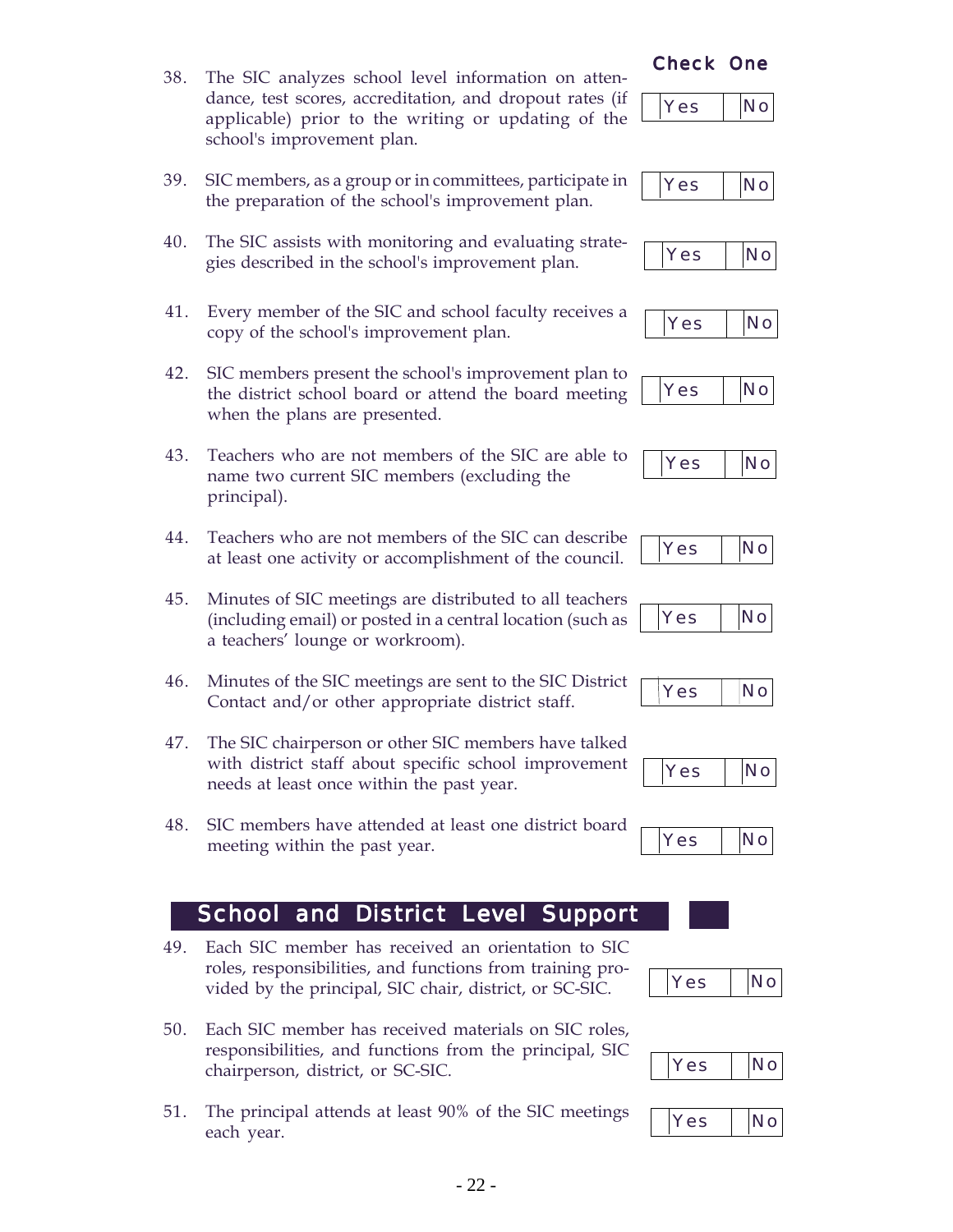- 52. The principal consults regularly with the SIC chair and other SIC members by telephone or in person (apart from SIC meetings).
- 53. The principal provides a meeting room for the SIC.
- 54. The principal provides secretarial support for the SIC.
- 55. The principal solicits input from the SIC during the school budget development process.
- 56. The principal shares the completed school budget with the SIC.
- 57. The principal provides school data such as attendance, test scores, survey responses, accreditation, and dropout rates (if applicable) to council members.
- 58. The principal has participated in SIC training sessions provided by the district, state, or SC-SIC during the past 2 years.
- 59. The principal **and** SIC chairperson can name their district contact person.
- 60. The district contact person has corresponded or talked with the principal **and** SIC chairperson at least once during the past year.
- 61. At least one district staff person or board member has attended a SIC meeting within the past year.
- 62. The district recognizes the contribution of SIC members through letters of appreciation, certificates, or other appropriate means.
- 63. The district provides at least one training session for the SICs each year.
- 64. The district pays some or all expenses of SIC members to attend regional or state SIC training.

# Yes No

**About SC-SIC**

South Carolina School Improvement Council (SC-SIC) is an independent, non-regulatory agency whose mission is to assist local school improvement councils to work effectively in promoting and sustaining continuous school improvement. SC-SIC fulfills its mission by advocating for local School Improvement Councils (SICs) and providing training, technical assistance, and a variety of materials to SICs and related school personnel.

SC-SIC is the publisher of *A Descriptive Study of Eight School Improvement Councils in South Carolina* (1992) which formed the research base for the *Profile*. For additional information about SC-SIC services or the *Profile*, contact SC-SIC, College of Education, University of South Carolina, Columbia, SC 29208, or call 1-800-868-2232 or 803-777-7658.